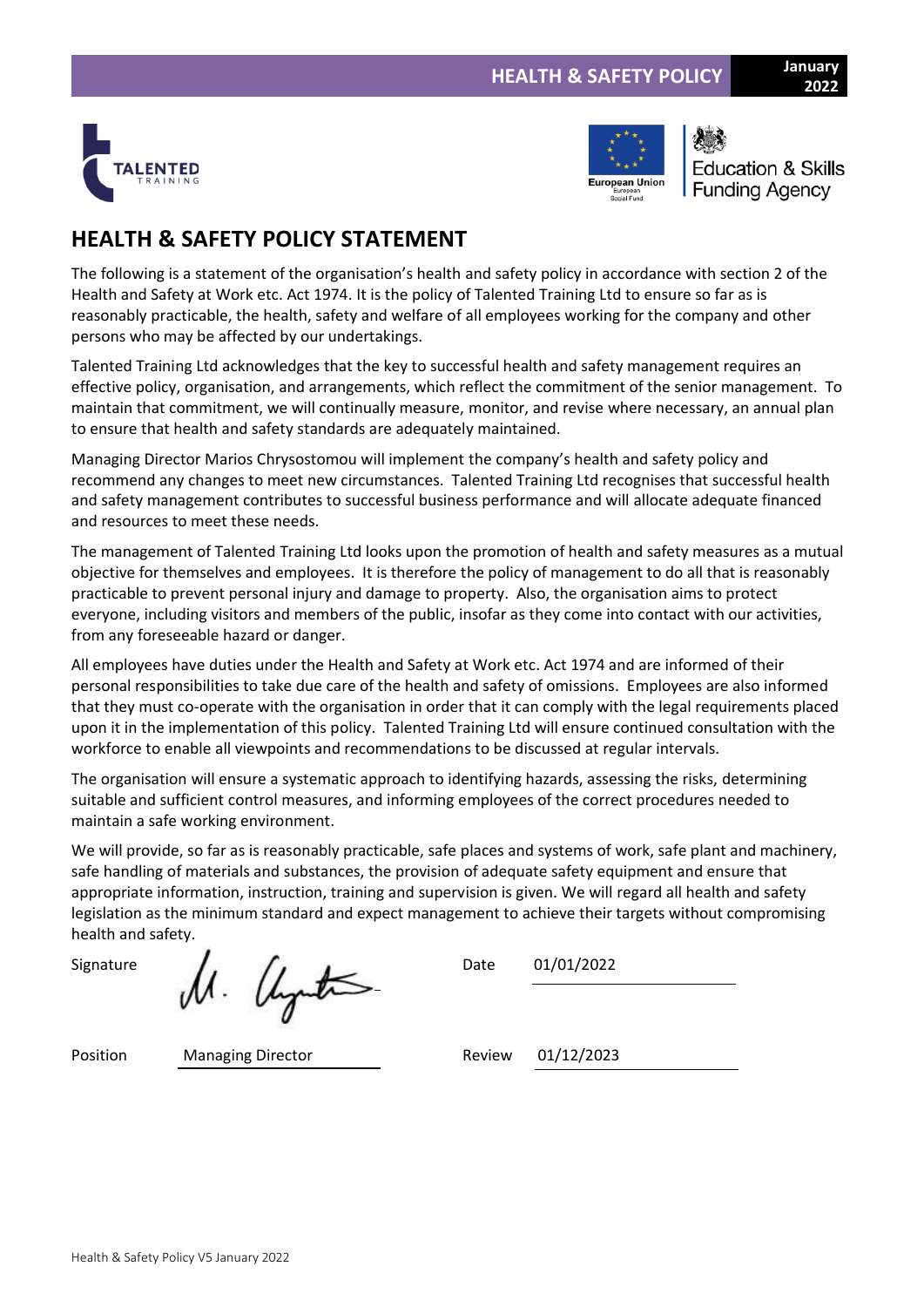# **HEALTH & SAFETY POLICY**

Our statement of general policy in relation to Health and Safety:

Head Office: 5a King St, Leeds LS1 2HH

Health & Safety Officer: Marios Chrysostomou

And the following delivery centres:

# **LEEDS**

2nd Floor North, Rutland House, 38/42 Call Lane, Leeds, LS1 6DT

# **HALIFAX**

8B Hall Street, Halifax, HX1 5AY

# **HUDDERSFIELD**

7 Northumberland Street, Huddersfield, HD1 1RL

# **WAKEFIELD**

Lupset Broadway, Wakefield WF2 8AA

# **PART ONE**

# **General Statement of Policy, Duties & Responsibilities**

# **1.1 Policy Statement**

Talented Training Ltd recognises and accepts its health and safety duties for providing a safe and healthy working environment (as far as is reasonably practicable) for all its workers (paid or volunteer) and other visitors to its premises under the Health and Safety at Work Act 1974, the Fire Precautions (Workplace) Regulations 1997, the Management of Health and Safety at Work Regulations 1999, other relevant legislation, and common law duties of care.

Throughout this Statement, terms such as "staff", "workers", "employees", include both paid and volunteer workers.

It is the policy of Talented Training Ltd to promote the health and safety of the committee members, volunteers, staff and of all visitors to the organisation's premises and to that intent to:

- Take all reasonably practicable steps to safeguard the health, safety, and welfare of all personnel on the premises
- Provide adequate working conditions with proper facilities to safeguard the health and safety of personnel and to ensure that any work which is undertaken produces no unnecessary risk to health or safety
- Encourage persons on the premises to co-operate with the Organisation in all safety matter, in the identification of hazards which may exist and in the reporting of any condition which may appear dangerous or unsatisfactory
- Ensure the provision and maintenance of plant, equipment and systems of work that are safe
- Maintain safe arrangements for the use, handling, storage and transport of articles and substances
- Provide sufficient information, instruction, training, and supervision to enable everyone to avoid hazards and contribute to their own safety and health
- Provide specific information, instruction, training and supervision to personnel who have particular health and safety responsibilities (eg a person appointed as a Health and Safety Officer or Representative)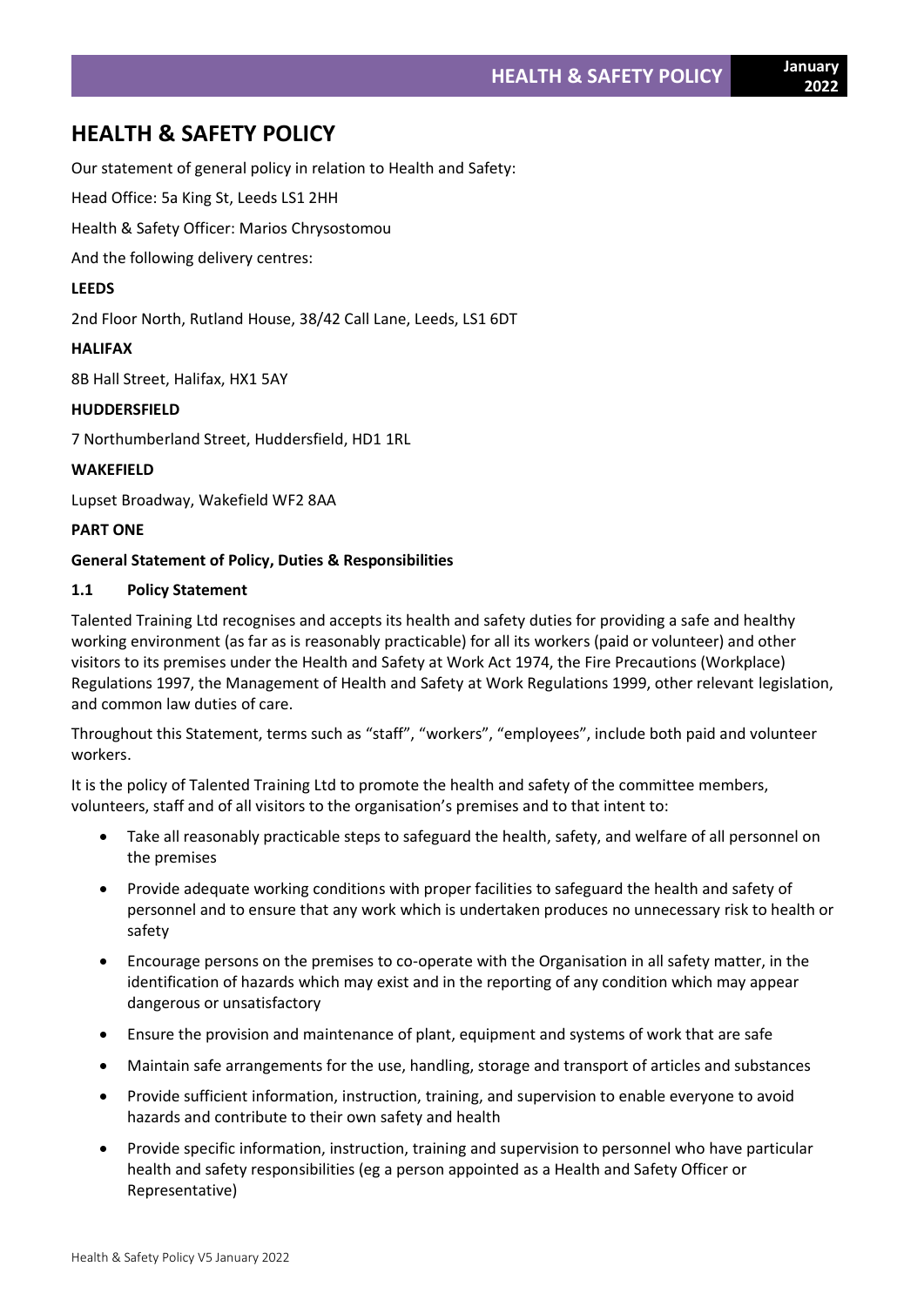- Make, as reasonably practicable, safe arrangements for protection against any risk to health and safety of the general public or other persons that may arise for Talented Training Ltd's activities
- Make suitable and sufficient assessment of the risks to the health and safety of employees and of persons not in the employment of Talented Training Ltd arising out of or in connection with Talented Training Ltd's activities.
- Make specific assessment of risks in respect of new or expectant mothers and young people under the age of eighteen
- Provide information to other employers of any risks to which those employer's workers on Talented Training Ltd's premises may be exposed.

This policy statement and/or the procedures for its implementation may be altered at any time by Talented Training Ltd's Management Committee ("the Committee"). The statement and the procedures are to be reviewed in the (*autumn)* of each year by the Health and Safety Sub-committee *or by other persons appointed by the Committee.* A report on the review, with any other proposals for amendment to the statement of procedures, is to be made to the next following ordinary meeting of the Management Committee.

# **1.2 Statutory Duty of Talented Training Ltd**

Talented Training Ltd will comply with its duty to ensure, as far as is reasonably practicable, the health, safety and welfare at work of its workers and of visitors to its premises and, in general, to:

- Make workplaces safe and without risks to health
- Ensure plant and machinery are safe and that safe systems of work are set and followed
- Ensure articles and substances are moved, stored and used safely
- Give volunteers/ workers the information, instruction, training and supervision necessary for their health and safety.

In particular, Talented Training Ltd will:

- Assess the risks to health and safety of its learners/volunteers/workers
- Make arrangements for implementing the health and safety measures identified as necessary by this assessment
- Record the significant findings of the risk assessment and the arrangements for health and safety measures
- Draw up a health and safety policy statement; including the health and safety organisation and arrangements in force, and bring it to the attention of its workers
- Appoint someone competent to assist with health and safety responsibilities
- Set up emergency procedures
- Provide adequate First Aid facilities
- Make sure that the workplace satisfies health, safety and welfare requirements, eg for ventilation, temperature, lighting and for sanitary, washing and rest facilities
- Make sure that work equipment is suitable for its intended use as far as health and safety is concerned, and that it is properly maintained and used
- Prevent or adequately control exposure to substances that may damage health
- Take precautions against danger form flammable or explosive hazards, electrical equipment, noise or radiation
- Avoid hazardous manual handling operations and, where they cannot be avoided, reduce the risk of injury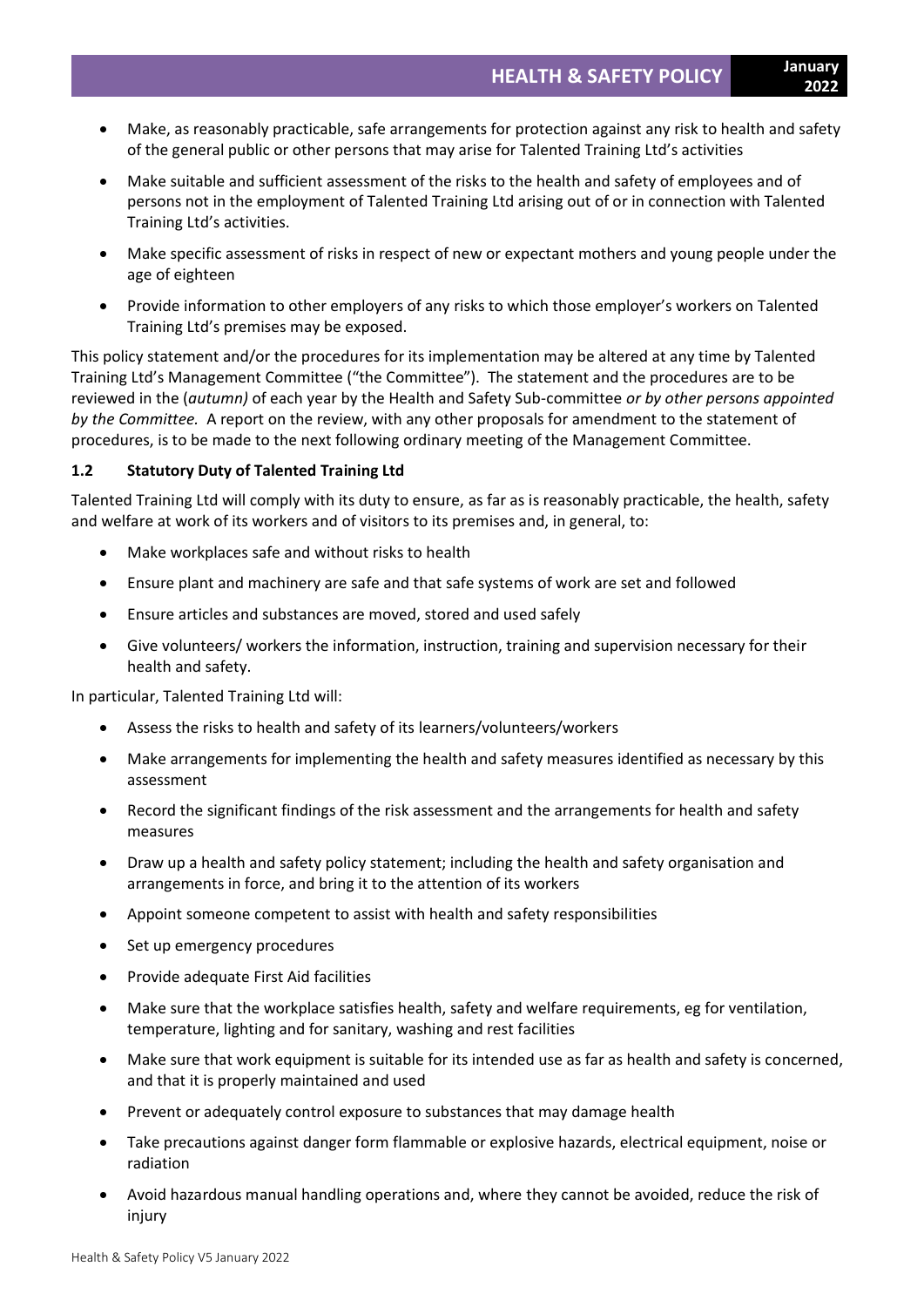- Provide health surveillance as appropriate
- Provide free any protective clothing or equipment, where risks are not adequately controlled by other means
- Ensure that appropriate safety signs are provided and maintained
- Report certain injuries, diseases and dangerous occurrences to the appropriate health and safety enforcing authority.

#### **1.3 Statutory Duty of Talented Training Ltd's Workers**

Employees also have legal duties, and the Organisation requests non-employed (voluntary) workers also to observe these. They include the following:

- To take reasonable care for their own health and safety, and that of other persons who may be affected by what they do or do not do
- To co-operate with the Talented Training Ltd on health and safety
- To use work items provided by the Talented Training Ltd correctly, including personal protective equipment, in accordance with training or instructions
- Not to interfere with or misuse anything provided for health, safety and welfare purposes
- To report at the earliest opportunity injuries, accidents or dangerous occurrences at work, including those involving the public and participants in activities organised by Talented Training Ltd
- Health and Safety law applies not only to employees in the workplace, it also applies to **organisations and people who occupy or use community buildings** to which members of the public have access.

#### **1.4 Policy for Visitors and Contractors**

On arrival all visitors should be directed to the duty representative of the Management Committee, or a representative of the user/hirer of the building. This person is to take responsibility for the visitor(s) and assist in their evacuation from the building during an emergency or arrange help in the event of an accident.

On arrival, all visitors, including contractors and/or their workers, must sign a record of the date and time of their arrival and, before leaving, should further record their time of departure.

Contractors working in the building should report any concerns relating to their own safety or suspected unsafe working practices to the Health & Safety Officer who will investigate and report to Talented Training Ltd.

#### **PART TWO**

#### **2.1 Learner Health & Safety**

Talented Training Ltd is committed to health and safety in every aspect of its activities and aims to provide a safe, healthy and supportive environment wherever learning takes place. This deals with the health, safety and welfare of all learners and applies to everyone within and connected to the organisation. It applies to Talented Training Ltd's premises as well as those working with us as apprenticeship or placement providers.

The UK Government, Department of Health & Social Care (DHSC), NHS, Public Health England (PHE), HSE and Local Authority websites are our resource library for the Coronavirus COVID-19 health alerts and will be reviewed daily. This includes reference to the following:

[https://www.gov.uk/guidance/education-and-childcare-settings-new-national-restrictions-from-5-november-](https://www.gov.uk/guidance/education-and-childcare-settings-new-national-restrictions-from-5-november-2020)[2020](https://www.gov.uk/guidance/education-and-childcare-settings-new-national-restrictions-from-5-november-2020)

#### **2.2 Promotion of Health & Safety**

Talented Training Ltd will promote and monitor health and safety through:

• The risk assessment and ongoing monitoring of its own and employers' premises to ensure a safe, healthy and supportive learning environment.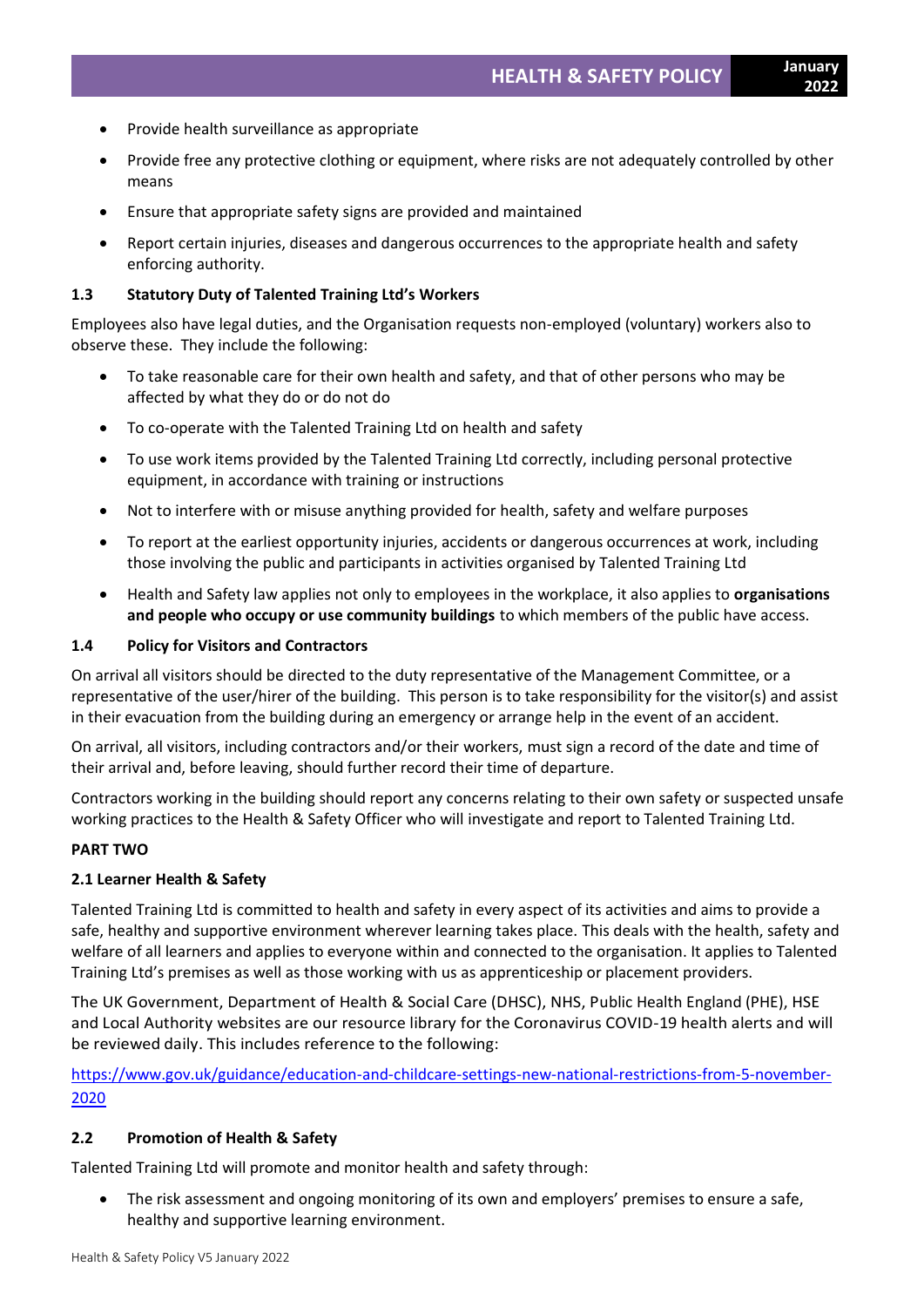- Initial assessment of learners' health, safety and welfare needs and additional support requirements.
- An individual learning plan that includes the learner's health and safety training needs.
- A health and safety induction and ongoing review and assessment of learners' understanding and awareness of key health and safety issues.
- The recording, analysis, evaluation and publication of data regarding accidents/near misses.

#### **2.3 Safeguarding**

Talented Training Ltd is committed to ensuring that every young person or vulnerable adult who takes part in any activity provided by the organisation should be able to do so in a safe and protected environment. Safeguarding is addressed as part of the employer health and safety risk assessment process.

### **2.4 Learner Rights**

- A learning environment that is safe, healthy and supportive.
- A health and safety induction.
- Information on Talented Training Ltd's and an employer's health and safety policy and procedures.
- Supervision and support for your health, safety and welfare.
- Information and advice on risks, suitable personal protective equipment and restricted activities.
- A health and safety learning plan and instruction on safety issues and use of equipment.
- Regular reviews and assessment of your knowledge and understanding of workplace health and safety issues.
- Access to information on how to report any dangerous situations or happenings at work and what to do if you have an accident.
- The right to refuse to carry out any activity that you feel is putting your health, safety or welfare at risk.

#### **2.5 Learner Responsibilities**

Whilst a student at Talented Training Ltd you have a duty to:

- Co-operate with Talented Training Ltd and your employer on matters of health and safety and follow all rules and procedures related to it.
- Follow any health and safety information, instruction and training.
- Not do anything that puts you or anyone else at risk.
- Report any defects, dangerous situations, accidents or near misses.
- Follow any prohibitions or restrictions that apply to you, wear any necessary protective equipment and clothing that you have been issued with and instructed to wear.
- Keep your work area clean and free from hazards and not misuse or damage anything provided for the purposes of health and safety.
- Take part in any health and safety training organised by Talented Training Ltd or your employer and follow and achieve your training plan.

You may be subject to disciplinary action for failure to adhere to this policy.

#### **2.6 Workplace health and safety**

Talented Training will visit the employer or work experience provider to explain our Health and Safety requirements and carry out a Health and Safety risk assessment to confirm appropriate standards of Health and Safety are in place.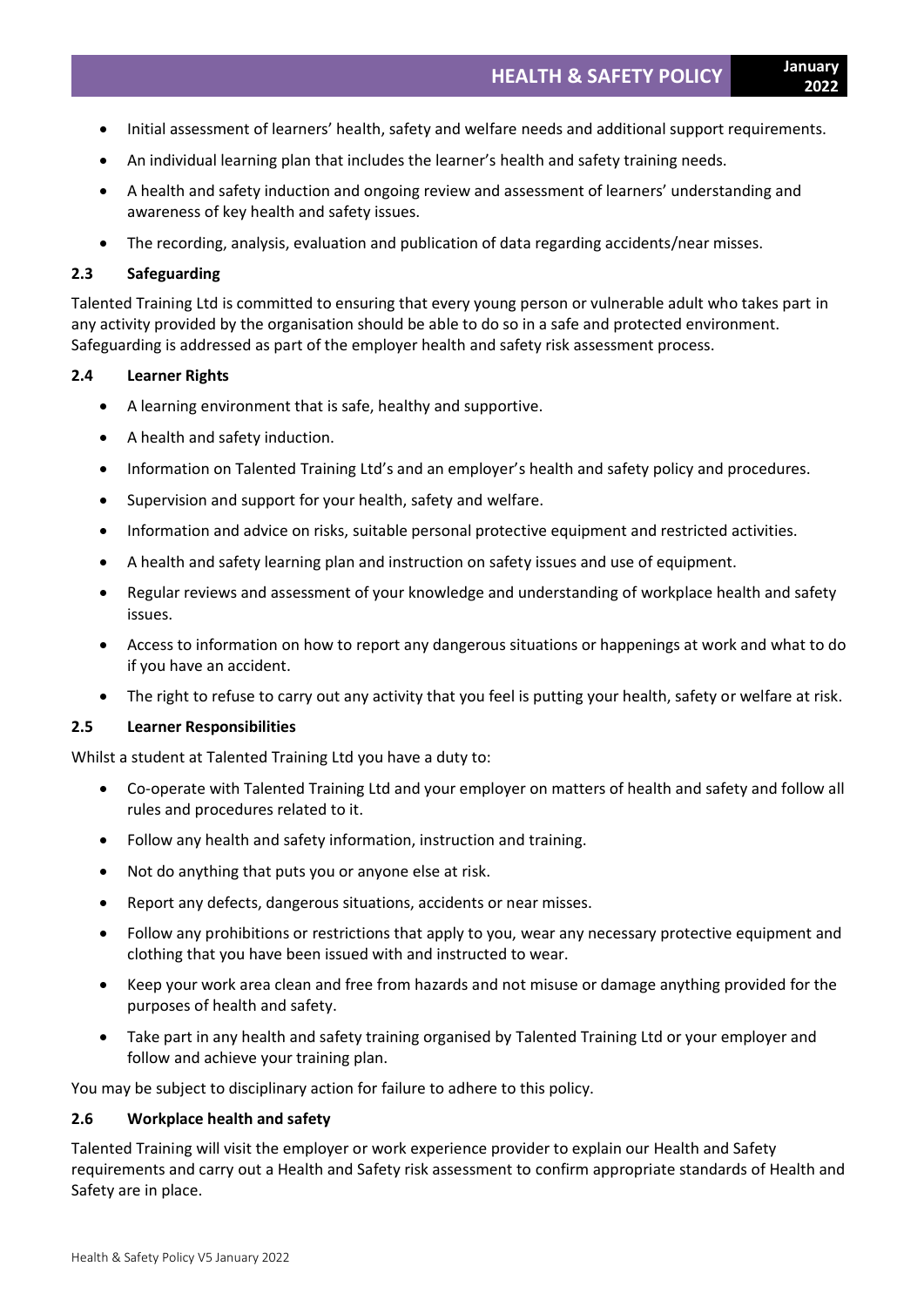# **Your employer or work experience provider has a duty by law, so far as is reasonably practicable, to ensure your work experience placement is safe and without risk to health.**

In order to safeguard your health and safety, your employer/placement provider must have:

- Employer and public liability insurance cover
- Premises and machinery which are in safe working order
- Safe work procedures for you to follow
- Sufficient information, instruction, training and supervision necessary for you to perform your work safely
- An induction programme for you regarding health and safety arrangements and highlight your responsibilities
- A nominated supervisor (s) for you whilst you are on work experience
- Risk assessments and all staff following the procedures outlined in them
- A health and safety policy which they bring to your attention (if employing over 5 people)
- A nominated health and safety person
- Co-operation from all employees regarding health and safety practices
- Emergency evacuation procedures i.e. fire
- First aid facilities and reporting procedures for certain injuries to the appropriate authorities
- Adequate welfare facilities to include toilet, washing, changing, rest area and provision of drinking water
- Work equipment, which is suitable, safe, properly maintained and used
- Measures in place to prevent or control exposure to substances
- Appropriate precautions for flammable, toxic or explosive substances, electrical equipment, noise and radiation
- Safe manual handling procedures
- PPE (personal protective clothing) or equipment for you to use if necessary
- Appropriate safety signs in the workplace

Your supervisor will assess your performance and will look to see how well you do in these areas:

- Punctuality
- Attitude to work
- Working with others
- Safety Awareness
- Working alone (independently)
- Employability in the industry

#### **When you are on work experience you must ensure that you**

• Take reasonable care for your own Health and Safety and of others, who may be affected by your activities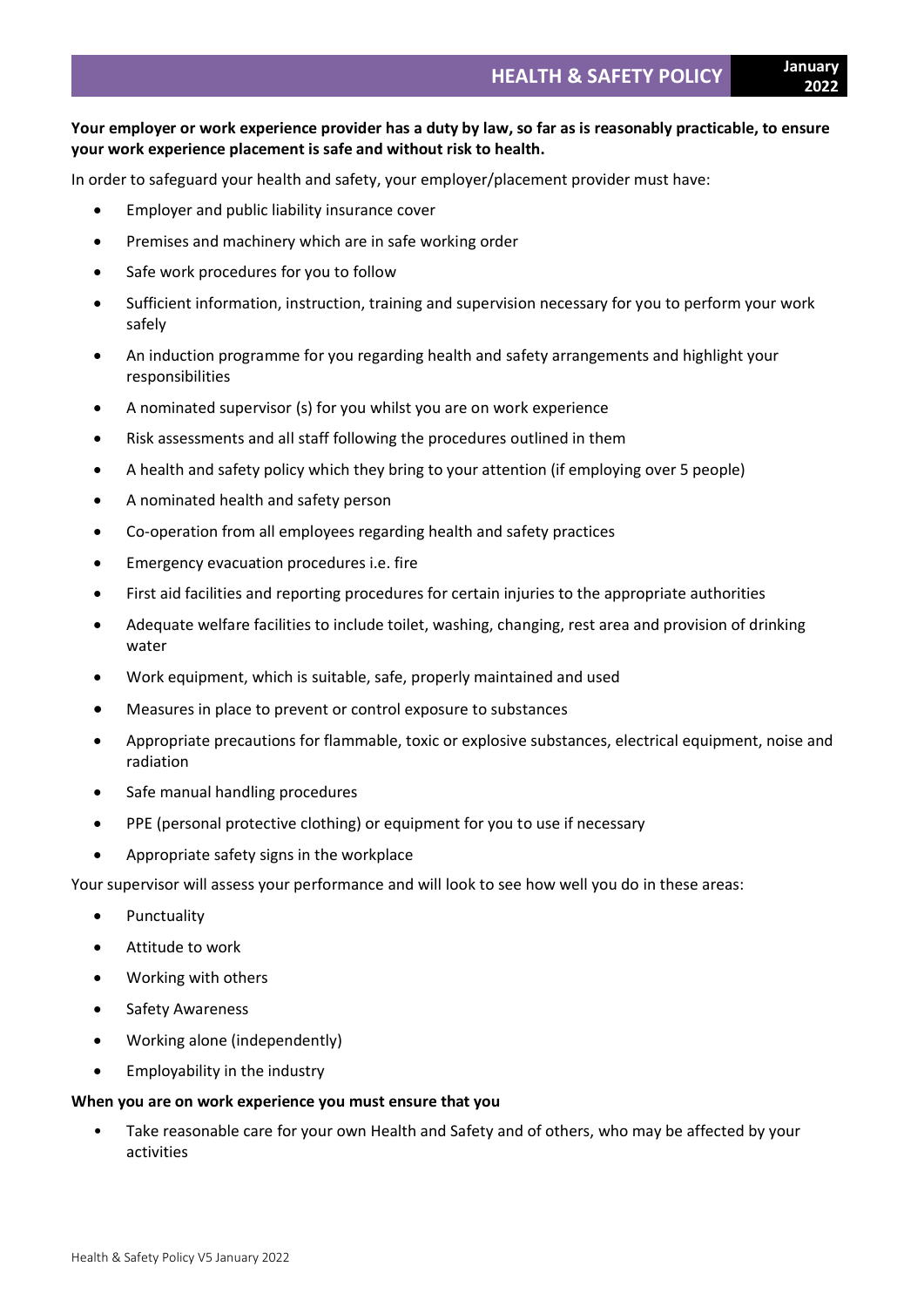**2022**

- Disclose certain personal information to your work placement provider, i.e. a current health/medical condition and/or prescribed medication, which could affect your ability to undertake certain work; driving licences, training certificates etc.
- Work with your employer/work placement provider on Health & Safety matters
- Report to your supervisor any situation, which you think is unsafe
- Use equipment safely and correctly
- Wear any personal protective equipment given to you
- Do not interfere with, or misuse any equipment provided for your Health, Safety and Welfare
- Talk to your supervisor at your work experience if you are worried about any aspects of Health & Safety
- If you are still worried, then you must tell your teacher or assessor they will then get the necessary advice

Further information regarding Health and Safety will be given to you during your induction.

# **2.7 Taking Action**

If you experience or observe any breaches of health and safety policy or legislation you should take the following action:

**Informal Action** where you raise the issue informally and privately with the person(s) responsible for the concern.

**Formal Action** should be used where informal action hasn't worked, or if the informal approach is not an option. The issue should be raised with your manager or your tutor/assessor.

Whenever a concern over health and safety is received Talented Training Ltd will:

- take the concern seriously
- carry out an immediate investigation into the concern
- allocate the investigation to a person who is competent in the management of health and safety
- give you feedback on the findings of the investigation.

# **PART THREE**

# **Organisation of Health and Safety**

# **3.1 Health and Safety Sub-committee**

The Management Committee will appoint a Health and Safety Sub-committee, including representation both of themselves and of staff (both paid and volunteer):

- To have a broad overview of Health and Safety matters
- To keep the Organisation's Health and Safety policy and procedures under review
- To conduct safety tours of the premises
- To ensure that risk assessments are carried out, including assessments regarding substances hazardous to health (COSSH Regulations)
- To take such action as may be required to ensure that the Organisation's responsibilities for Health and Safety are fulfilled
- To report to the Management Committee on their performance of these responsibilities.

Contractors working in the building should report any concerns relating to their own safety or suspected unsafe working practices to the Duty representative of the Committee who will investigate and report to the Organisation.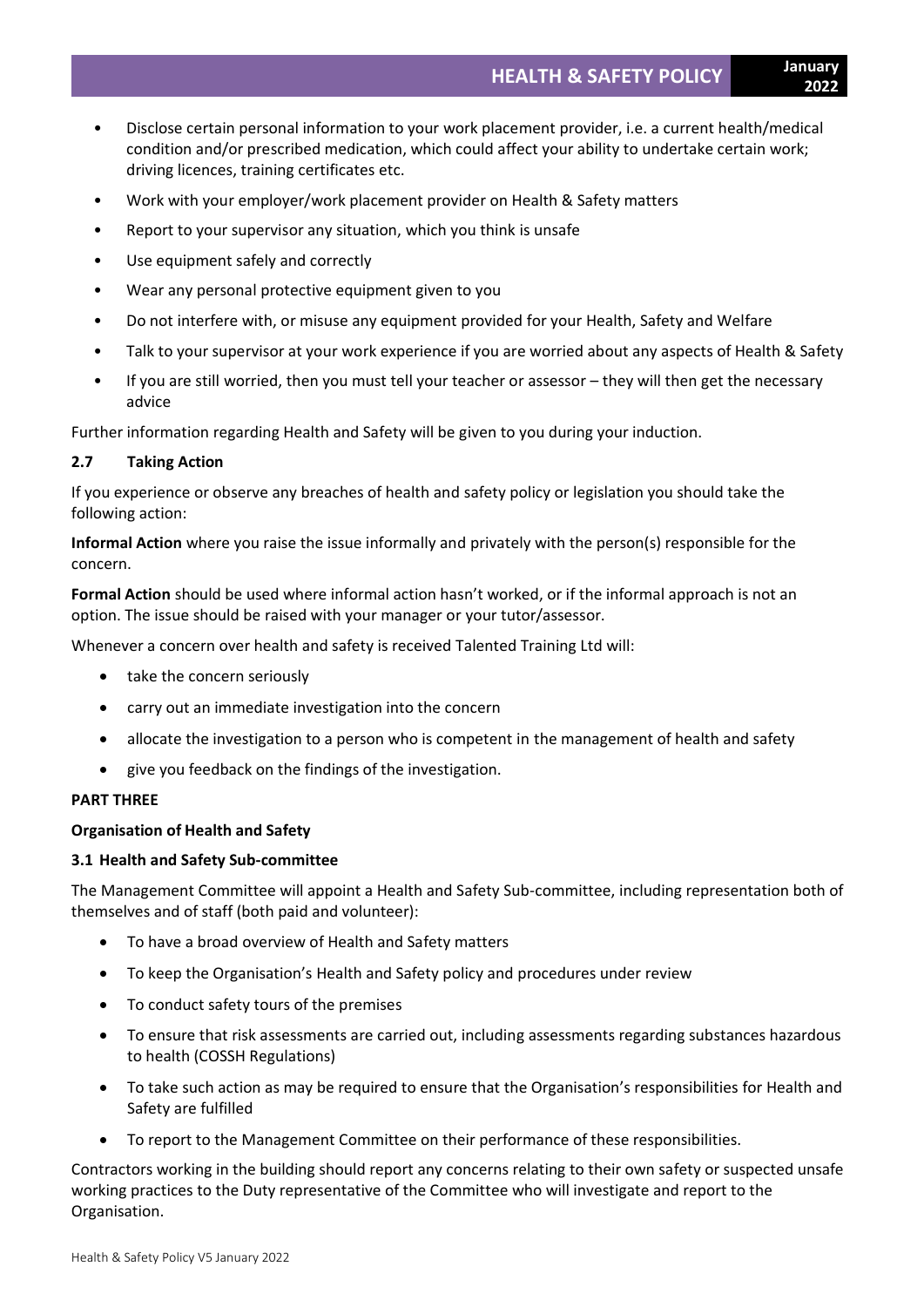# **Safety Tours**

The Health and Safety Committee shall carry out 6-monthly tours and inspections of the premises and make a report to the next ordinary meeting of the Management Committee. All necessary actions as a result of the tour shall, where reasonable and practicable, be implemented.

### **3.2 Health and Safety Rules**

All workers must exercise ordinary care to avoid accidents in their activities at work and comply with the following general rules and with any further rules which the Talented Training Ltd may publish from time to time.

# **Accident Forms and Book**

The book must be kept in a locked drawer once completed.

Any injury suffered by a worker or visitor in the course of employment or otherwise on Talented Training Ltd's premises, however slight, must be recorded, together with such other particulars as are required by statutory regulations, on an accident form maintained by the Organisation.

### **Fire Precautions**

All personnel must familiarise themselves with fire escape routes and procedures and follow the directions of Talented Training Ltd in relation to fire.

### **Equipment and Appliances**

No equipment or appliance may be used other than as provided by or specifically authorised by or on behalf of the company and any directions for the use of such must be followed precisely.

### **Safety Clearways**

Corridors and doorways must be kept free of obstructions and properly lit.

#### **Maintenance**

Defective equipment, furniture and structures must be reported as such without delay.

# **Hygiene and Waste Disposal**

Facilities for the disposal of waste materials must be kept in a clean and hygienic condition. Waste must be disposed of in an appropriate manner and in accordance with any special instructions relating to the material concerned.

# **Display Screen Equipment**

Talented Training Ltd recognises its responsibility to ensure the well-being of workers who habitually use display screen equipment for a significant part of their normal work. Volunteers/Workers are advised to ensure that they take a five-minute break from the display screen equipment at least once an hour and are advised that, if they experience vision defects or other discomfort that they believe may be wholly or in part a consequence of their use of such equipment, they have the right to an eye-test at the Organisation's expense.

#### **Alcohol, Drugs and Tobacco**

Smoking within the premises and the use of Drugs (except under medical supervision) on the premises are prohibited at all times. The use of intoxicants (alcohol) is prohibited during working hours, and no employee/volunteer may undertake his/her duties if under the influence of alcohol or drugs (except under medical supervision)

#### **PART FOUR**

# **Arrangement and Procedures**

The Health and Safety Officer Marios Chrysostomou is responsible for ensuring that the safety policy is carried out and that responsibilities for safety, health and welfare are properly assigned and accepted at all levels. His details and contact number will be displayed in reception. They will also be responsible for checking, recording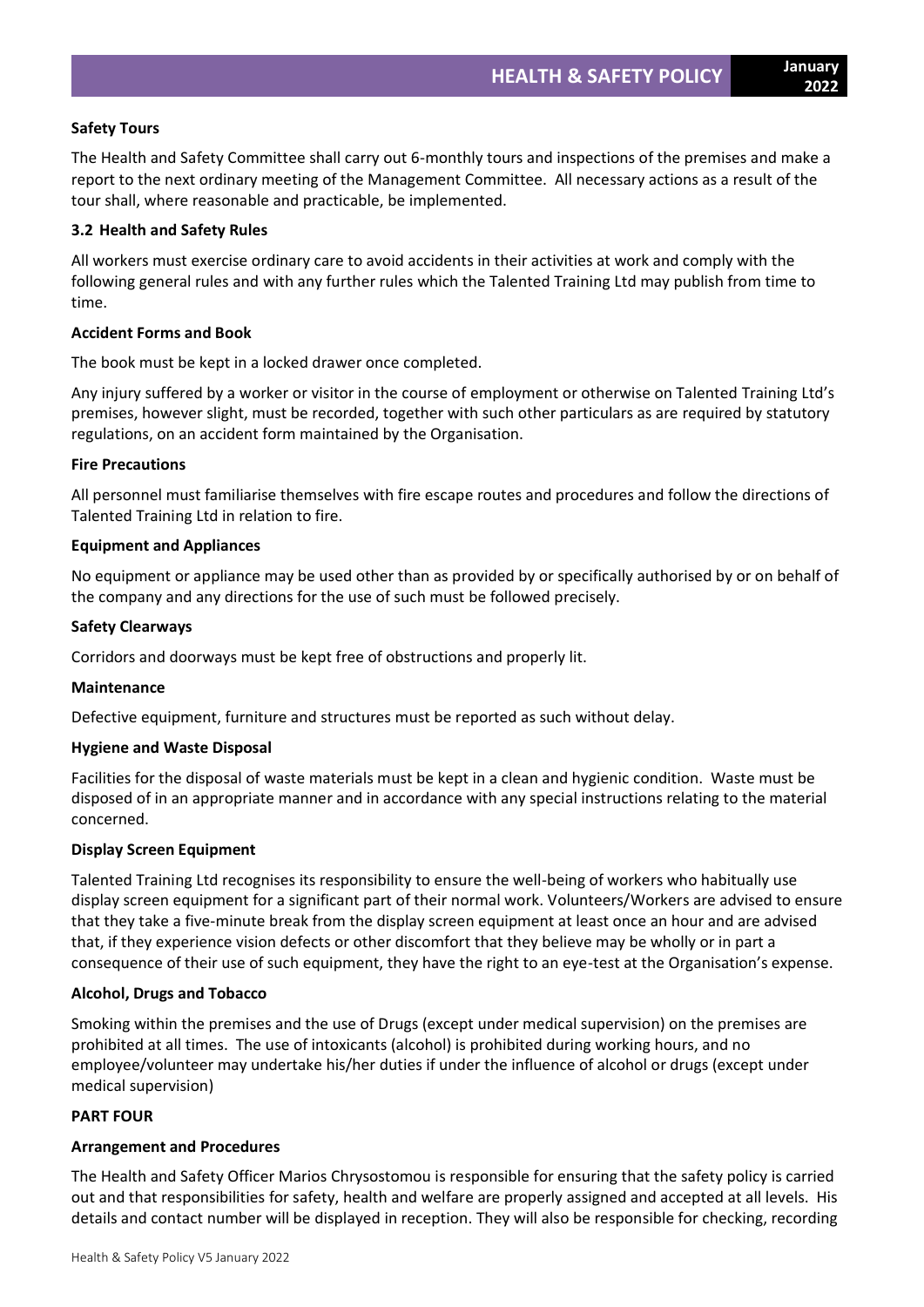and replenishing emergency and first aid supplies as well as fire extinguisher expiry dates, annual testing and extended servicing arrangements.

#### **4.1 First Aid and Accident Reporting 4.2 Fire Drills and Evacuation Procedures**

*First Aid*

- The current First Aider(s) for the premises is/are displayed (*on the Notice Board in the Reception Area*).
- First Aid Boxes are provided in the following location(s):
	- i) Reception (*example*)
	- ii) Kitchen (*example)*

# *Accidents*

- In the event of an injury or illness, call for a member of staff or ring for an ambulance directly. To call an ambulance – dial 999 and ask for "ambulance"
- All accidents must be reported to the Health and Safety Officer or another member of staff on duty immediately or as soon as practicable
- All accidents must be entered on an accident form, available from the reception desk. The procedures for "notifiable" accidents as shown in Appendix A below must be followed
- The Health and Safety Officer will investigate incidents and accidents, writing a detailed report for the Organisation's Management Committee to consider the actions necessary to prevent recurrence.

# **4.3 Fire Drills and Evacuation Procedures**

*Fire Drills*

- All workers and volunteers must know the fire procedures, position of fire appliances and escape routes.
- The fire alarm points, fire exits, and emergency lighting system will be tested by The Fire Officer/Health and Safety Officer during the first week of each month and entered in the log book provided.
- The Fire Officer will arrange for Fire Drills and Fire Prevention Checks (see Appendix C below) to be carried out at least once every three months and entered in the log book. In addition, these Drills will be carried out at different times and on different days, so that all users/hirers know the procedures.
- The last person securing the premises will ensure Fire Prevention Close Down Checks are made of all parts of the premises at the end of a session (See Appendix C).

# 4.3.1 *in the event of Fire*

- Persons discovering a fire should sound the nearest alarm
- The first duty of all workers is to evacuate all people from the building by the nearest exit immediately the fire is discovered
- All persons must evacuate the building and, where possible without personal risk, leave all doors and windows closed
- The assembly point for the building is outside at 5a King St, Leeds LS1 2HH
- No-one should leave the assembly point without the permission of a member of staff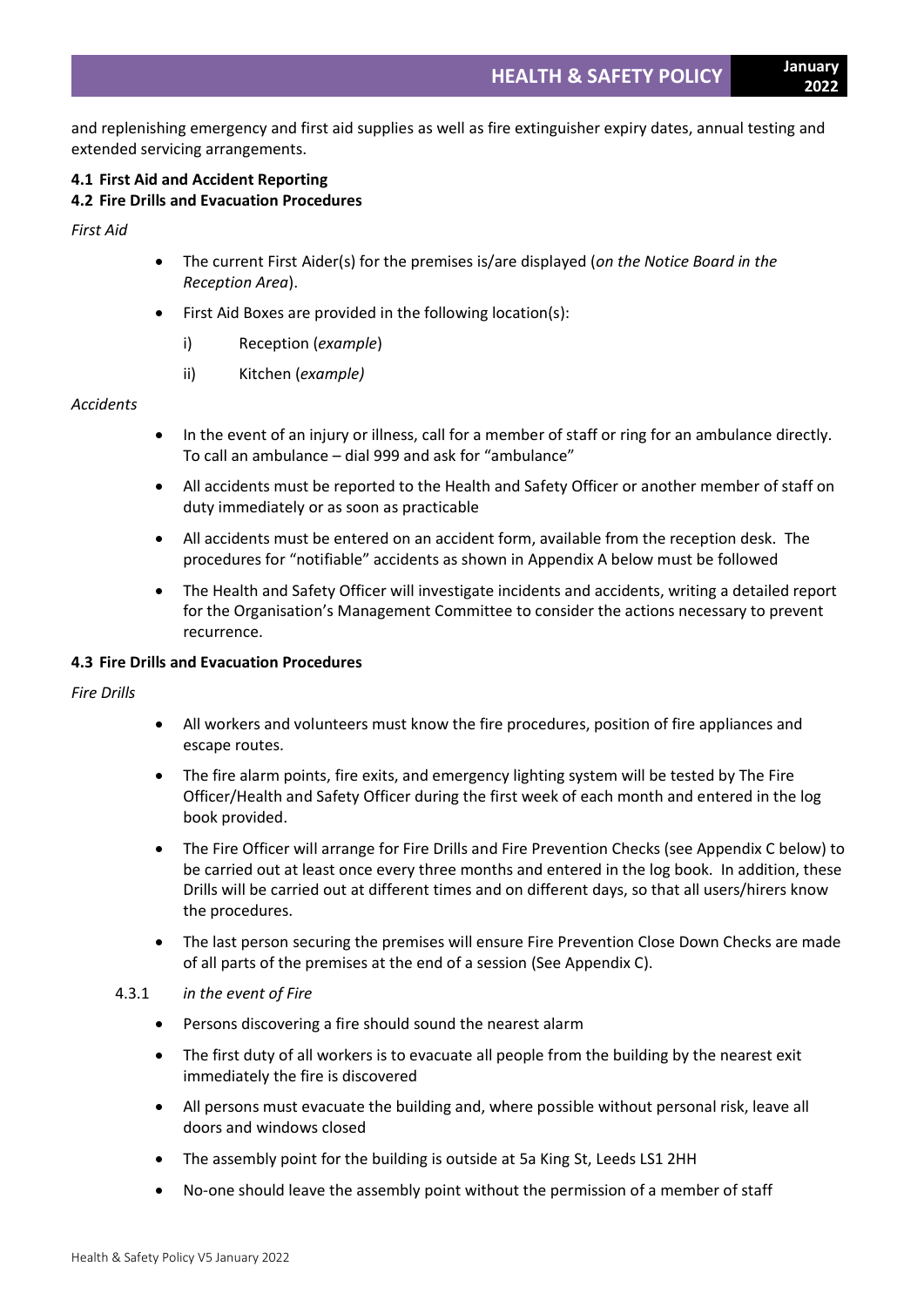- If **any** fire occurs, **however minor,** the Fire Brigade must be called immediately by dialling 999 and asking for "Fire"
- When the Fire Brigade arrives advise whether all persons are accounted for and location of fire.

# *4.3.2 Bomb Warnings*

- If you receive a warning, try to find out from the caller:
	- i) The approximate location of the bomb and likely time of detonation
	- ii) Whether the police and fire brigade have been notified
	- iii) Try to **RECORD EXACTLY WHAT IS SAID:**
- Notify the Police immediately on 999
- DO NOT SOUND THE FIRE ALARM but evacuate the building taking into consideration any information form the bomb warning
- Assemble outside the building at King Street unless the bomb warning implies otherwise.

# *4.3.3 Cleaning Materials, General Machinery and High-Risk Areas*

- All portable machinery must be switched off and unplugged when not in use
- Wandering cables are a hazard; use with caution and safety in mind
- Slippery floors and dangerous; use warning signs
- Use protective clothing and equipment provided and as instructed on machinery/equipment/material. It is the duty of a worker to report any loss of or defect in protective clothing or equipment.

# *4.3.4 General*

- All thoroughfares, exits and gates must be left clear at all times
- Corridors and fire exits must not be blocked by furniture or equipment
- Vehicles must not be parked near to the building so as to cause any obstruction or hazard
- Hazards or suspected hazards or other health and safety matters should be reported to the Health and Safety Officer or the staff member on duty immediately or as soon as practicable, so that action can be taken. If the hazard is of a serious nature, immediate action must be taken to protect or clear the area to prevent injury to staff or other users.

# **5. Portable Appliance Testing (PAT)**

There are legal duties on manufacturers and suppliers covering the initial integrity (safety) of new electrical appliances. There are general duties on Talented Training Ltd, as an employer, covering the use and maintenance of its appliances, designed to ensure that they remain in a safe condition.

The particular legal duties relating to the use and maintenance of electrical appliances are contained in the Electricity at Work Regulations (1989). These apply to all work activities and place requirements on both employers and employees (duty holders), in order to control risks which can arise from the use of electricity. The Regulations require certain safety objectives to be achieved but do not prescribe the measures to be taken. This allows the duty holder to select precautions appropriate to the risk rather than have precautions imposed which may not be relevant to a particular work activity.

The best means by which to control risks in the use and maintenance of electrical appliances is to establish a system of regular Portable Appliance Testing (PAT).

The PAT test includes:

• Preliminary visual inspection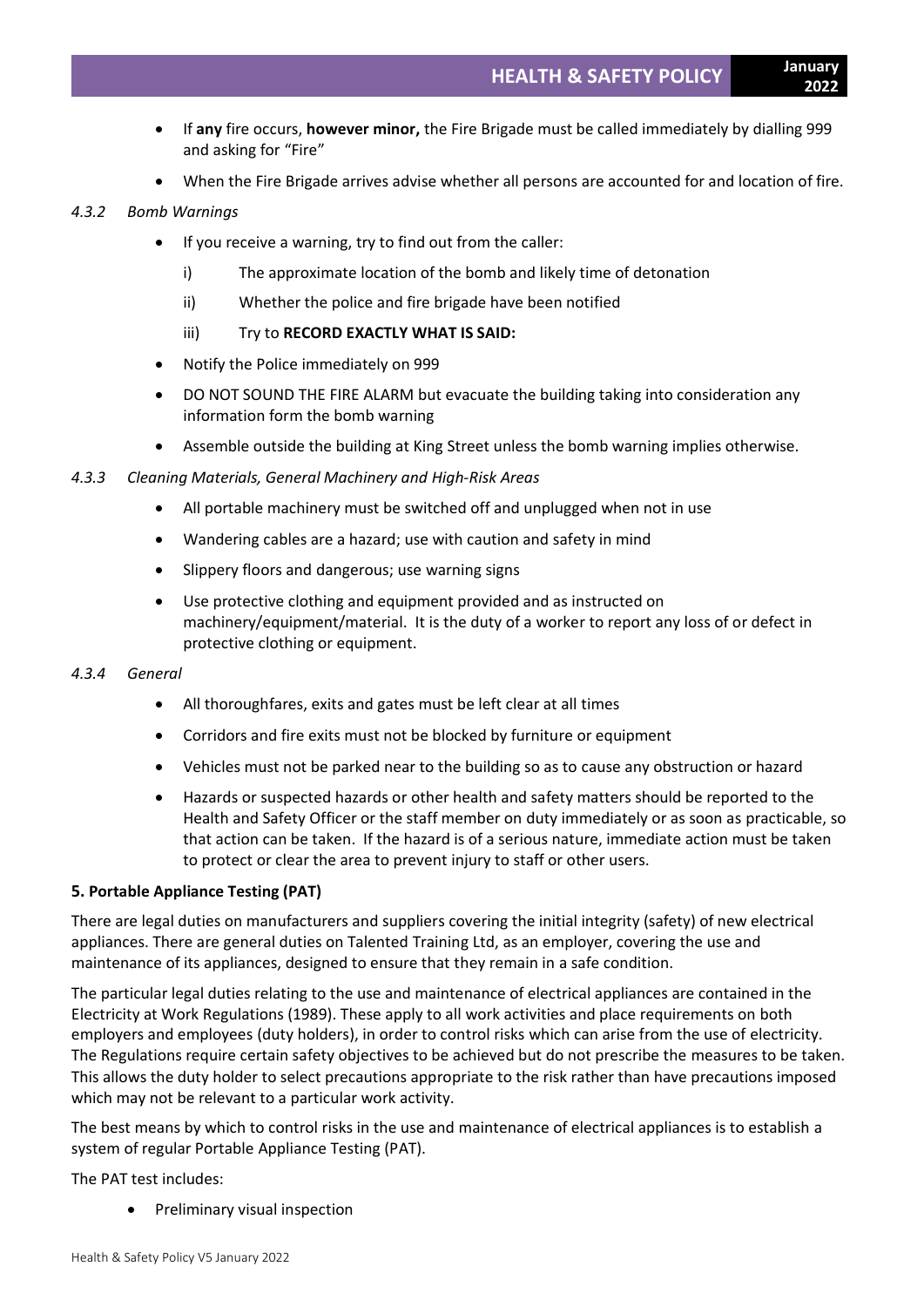- Using a PAT device:
- Earth continuity tests (for Class 1 equipment)
- Insulation testing (which may sometimes be substituted by earth leakage measurement)
- Functional checks.

Visual inspection can be carried out by all users of portable appliance, ideally each time the appliance is used. However electrical testing with a PAT device must only be performed by a person who is competent in the safe use of the test equipment and who knows how to interpret the test results obtained. This person must be capable of inspecting the equipment and, where necessary, dismantling it to check the cable connections. At Talented Training Ltd, this is the responsibility of the Health & Safety Officer Marios Chrysostomou, who will also undertake all checking and record keeping.

### **6. Audit and Review**

Audit and review processes cover all aspects of the health and safety management system. Performance targets and measures will be analysed at least annually.

This policy will be reviewed on an annual basis or following changes to Government updates and statutory guidance in relation to Covid-19 and company risk assessment policies and processes.

Managing Director's Signature

M. United

Marios Chrysostomou Date: 01/01/2022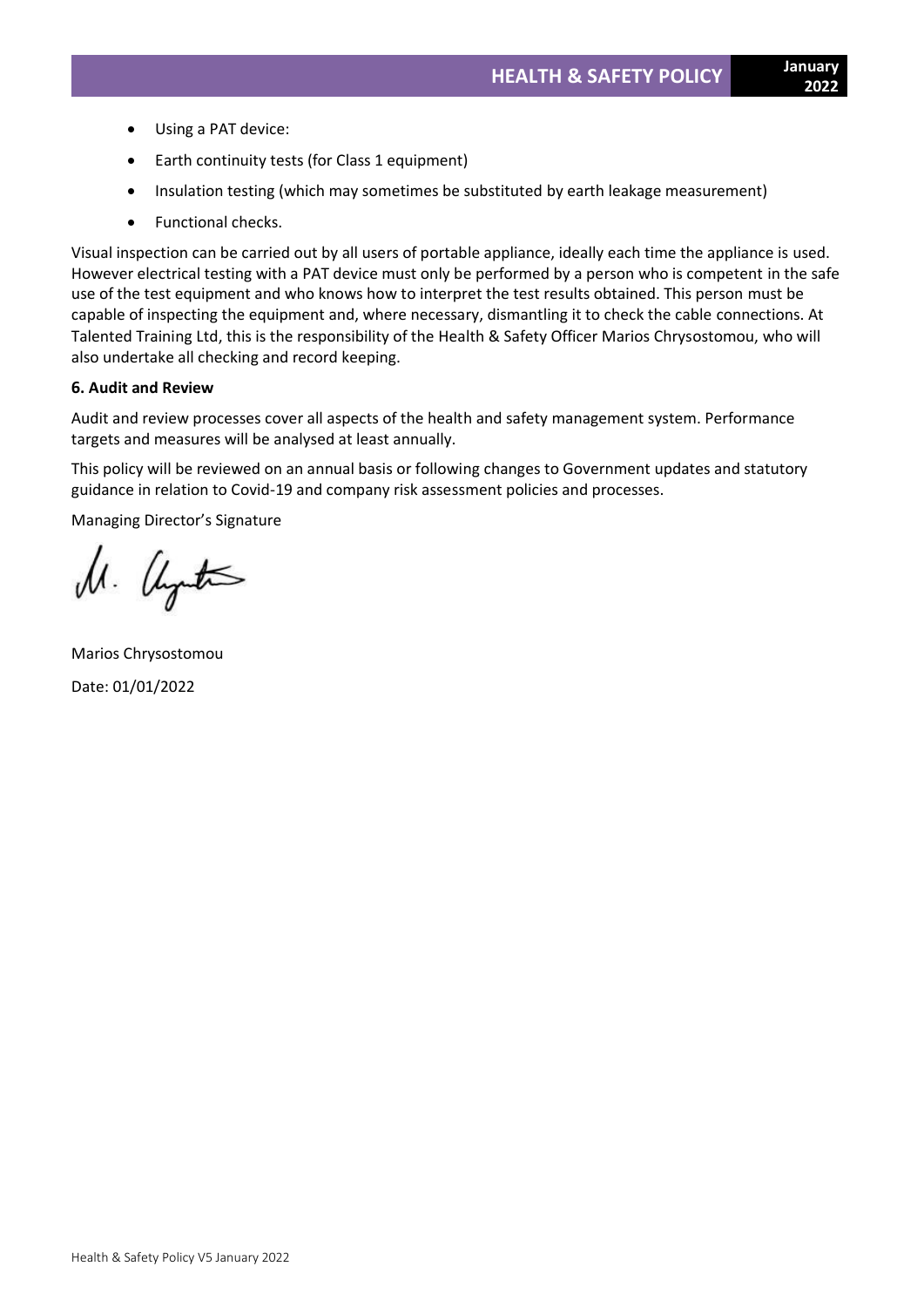# **APPENDIX A**

# **Apprentice Health & Safety Procedure**

# **1. Introduction**

- 1.1 Government Funded Apprenticeships involves a three-way partnership between the Talented Training Ltd, Employer and Apprentices, therefore a clear understanding of specific roles and responsibilities by each party is essential for the management of health and safety within the scheme. This procedure outlines the various responsibilities of each party and provides information and guidance for managing the health and safety of Apprentices in keeping with Talented Training Ltd's overarching **Health and Safety Policy.**
- **2. Scope**
- 2.1 This procedure applies to all contracts agreed for Government Funded Apprenticeships.

# **3. References**

- 3.1 The Health and Safety at Work etc. Act 1974
- 3.2 The Management of Health and Safety at Work Regulations
- 3.3 Health and Safety Policy

# **4. Definitions**

4.1 For the purpose of this procedure, the following definitions apply:

| Apprentice                        | Any person taking part in Government Funded Apprenticeships                                                                                                                    |
|-----------------------------------|--------------------------------------------------------------------------------------------------------------------------------------------------------------------------------|
| Employer                          | Any person or organisation engaged with Talented Training Ltd as part of<br>GovernmentFunded Apprenticeships                                                                   |
| Incident                          | An occurrence involving an accident, assault, near miss or case of occupationalill health<br>arising out of, or in connection with, the work activities or working environment |
| Accident                          | An undesired event, or sequence of events, resulting in personal injury, property<br>damage or other loss                                                                      |
| <b>Near Miss</b>                  | An occurrence that did not result in personal injury or damage, but which potentially<br>could have had a much more serious outcome                                            |
| Occupational III<br><b>Health</b> | A prescribed occupational disease known or believed to be caused by the work<br>activities or working environment                                                              |
| Assault                           | An act of non-consensual aggression which can be either physical or verbal                                                                                                     |

# **5. Procedure**

# **5.1 Training undertaken on Talented Training Ltd Premises**

- **5.1.1** Where training of Apprentices is undertaken on Talented Training's premises, the approved company procedures, relevant to the nature of tasks, activities, working environment involved with thetraining, will apply.
- **5.1.2** All Apprentices must be provided with information relevant for their health and safety. This will include:
	- risk assessment findings
	- fire safety arrangements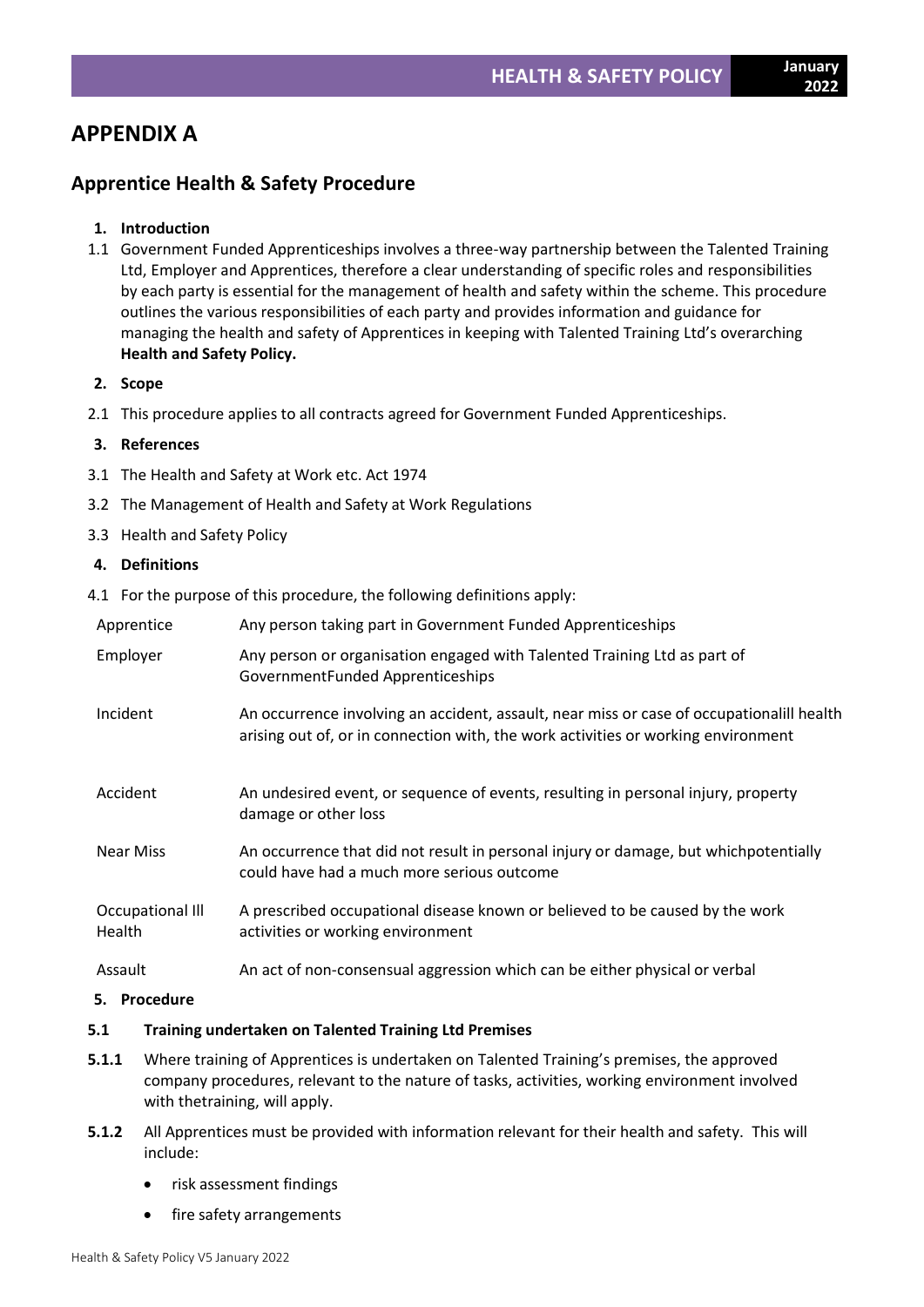- emergency procedures
- how to report a health and safety concern
- how to report an accident or incident
- information relevant to equipment used.
- information relevant to the working environment e.g., workshop, workplace

#### **5.2 TRAINING UNDERTAKEN ON EMPLOYERS' PREMISES**

- **5.2.1** Where training of Apprentices is undertaken at Employer's premises, the prime responsibilityfor the health and safety of the apprentice lies with the host Employer. However, Talented Training Ltd has a duty of care to take reasonable measures to ensure Apprentices are not putat undue risk when working for Employers who engage with Talented Training Ltd.
- **5.2.2** To fulfil this duty of care, Talented Training Ltd will obtain initial confirmation from prospective Employers that they understand their responsibilities to Apprentices and have a robust healthand safety management system in place relevant to the Apprentices.
- **5.2.3** Talented Training Ltd will further carry out periodic checks of Employers to monitor their ongoing suitability for the scheme in terms of their management of health and safety and fulfilment ofthe responsibilities outlined in section 5.3 of this procedure.

# **5.3 RESPONSIBILITIES**

- **5.3.1** Talented Training Ltd is responsible for:
	- engaging Employers that are competent in managing the health and safety of Apprentices and have processes in place appropriate to the level of risk.
	- liaising with the Employer to ensure that health and safety arrangements are in placeappropriate for the level of risk.
	- obtaining confirmation of the Employer's health and safety management arrangements inplace
	- taking responsibility for health and safety matters that relate specifically to Talented Training Ltd premises, implementing the institutional health and safety policies and procedures relevant to Apprentices.
	- responding as appropriate to any health and safety issues raised by the Apprentice, theEmployer, or a member of staff.
- **5.3.2** The Employer has the prime responsibility for the health and safety of Apprentices and must ensure all relevant legislative requirements are complied with. This includes, but is not limited to:
	- taking primary responsibility for the health, safety and welfare of Apprentices, controllingrisks to safety and health appropriately
	- having a written Health and Safety Policy in place (where employing 5 or more) that setsout a clear commitment to managing the health and safety of Apprentices.
	- having procedures for carrying out risk assessments, and bringing the assessmentfindings to the attention of Apprentices
	- having a clear process for reporting accidents and health and safety concerns
	- ensuring Apprentices receive adequate support and guidance to create a productive andpositive experience.
	- providing an appropriate health and safety induction and ensuring that instruction, site familiarisation, personal protective equipment, training and supervisory arrangements arefit for purpose (to include fire precautions; emergency evacuations and first aid arrangements; how to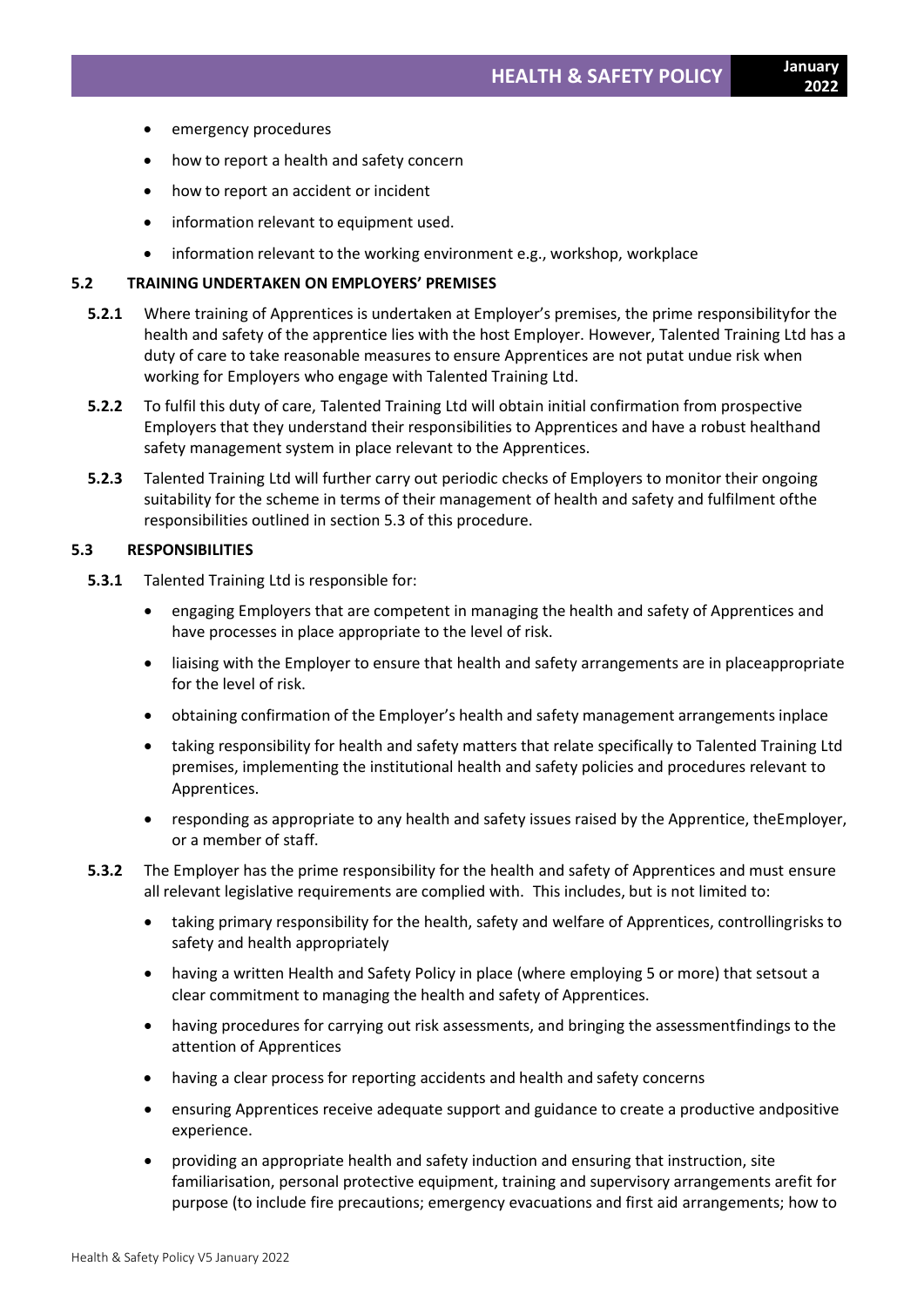report accidents, incidents and unsafe conditions)

- providing a safe working environment and non-discriminatory treatment
- cooperate with Talented Training Ltd as far as is necessary when following up on identified healthand safety issues.
- informing Talented Training Ltd of any incidents involving Company staff or Apprentices
- ensuring insurance is in place to cover liability for any injuries, ill health or property damage sustained that is attributable to the activities of the apprenticeship provision.
- **5.3.3** Apprentices are responsible for:
	- taking reasonable care of the health and safety of themselves and others
	- co-operating with the Employer and Company on matters of health and safety
	- not bringing Talented Training Ltd or the Employer's reputation into disrepute and to actively workto promote a good reputation for Talented Training Ltd, the Employer, the Apprenticeship programme and fellow Apprentices
	- abiding by the rules and regulations of the Employer
	- informing the Employer and Talented Training Ltd of any personal factors or changes to personal factors (e.g., health, disability, linguistic or cultural) that may affect the level of risk attached to the apprenticeship or may require reasonable adjustments to be made.
	- reporting to the Employer and Talented Training Ltd any incidents or issues that occur or anyconcerns regarding health and safety.
	- confirming that any personal vehicle insurance covers travel to/from work and businessuse if travel to other locations is required.
- **5.3.4** The nature of the three-way partnership between Talented Training Ltd, the Apprentice and theEmployer places a responsibility on each party to:
	- be partners in planning and management.
	- clearly understand the responsibilities and expectations of each party involved.
	- collaborate to ensure opportunities are inclusive, safe and supported.
	- engage in structured opportunities for learning and development.
	- establish sustainable relationships and networks.
	- record outcomes and evaluate feedback to enable continuous enhancement.

#### **6. ENGAGING EMPLOYERS**

#### **6.1 Employers Declaration**

- **6.1.1** The *Engagement of Employers Health and Safety Questionnaire*, shown at the end of this procedure, is to be used for obtaining initial information of the Employer's arrangements for managing the health and safety of Apprentices. All Employers being considered must complete this Questionnaire and agree to forward evidence of the health and safety arrangements in place on request.
- **6.1.2** Each Questionnaire is valid for the duration of the contract. However, where a contract exceeds one year, confirmation must be obtained from the Employer on an annual basis thatappropriate insurance and health, and safety management systems remain in place. This includes forwarding current insurance documentation, together with a newly completed Questionnaire, or written confirmation that the information provided in the original Questionnaire remains valid.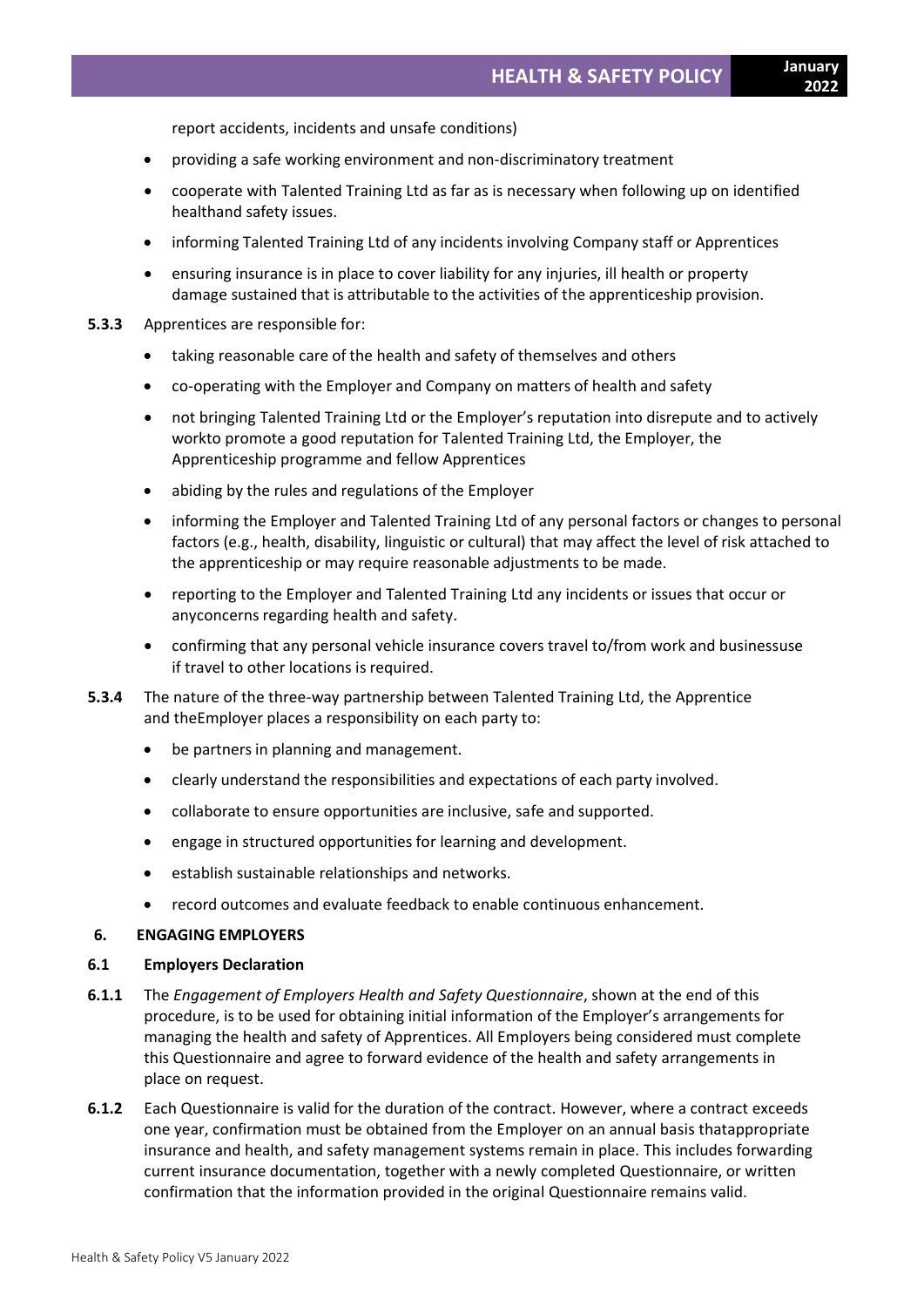- **2022**
- **6.1.3** Before prospective Employers can be engaged, they must satisfactorily complete the *Engagement of Employers Questionnaire* to indicate they are able to meet the health and safety responsibilities outlined in 5.3.2.

### **6.2 Approval of Employers**

- **6.2.1** Staff receiving completed questionnaires must use the information provided to gauge the suitability of the employer. Where further clarification is felt appropriate, request forsupporting documentation must be made to provide evidence that the processes indicated arein place. Examples include:
	- copies of risk assessment relevant to the activities of the Apprentice
	- copies of written procedures
	- copies of induction / training information
- **6.2.2** Background checks for enforcement action by the Health and Safety Executive can be undertaken through the following links:
	- Improvement notices <http://www.hse.gov.uk/notices/>
	- Prosecutions <http://www.hse.gov.uk/enforce/prosecutions.htm>
- **6.2.3** In deciding on the initial or ongoing suitability of the employer, the following must be taken into account:
	- answers provided in the *Engagement of Employers Questionnaire*
	- appropriateness of any supporting documentation provided or requested.
	- promptness of return of questionnaire/request for supporting documentation.
	- previous knowledge of or dealings with the employer
	- feedback from Apprentices working / having worked at the employers' premises.
	- staff visits to the employers' premises.
- **6.2.4** Having taken the above into account employers may be:
	- Approved employer is deemed suitable.
	- Approved with action plan employer is deemed suitable with improvements agreed e.g.
		- alterations to documentation to clarify applicability to Apprentices.
		- − other actions relevant to the Apprentices tasks/activities, equipment used, working environment.
	- Rejected employer cannot demonstrate appropriate management of the health and safety of Apprentices.
- **6.2.5** Further advice and guidance can be provided by Talented Training Ltd's Health and Safety Officer Marios Chrysostmou.

### **7. Audit and Review**

Audit and review processes cover all aspects of the health and safety management system. Performance targets and measures will be analysed at least annually. This policy will be reviewed on an annual basis or following changes to Government updates and statutory guidance, including Covid-19 and company risk assessment policies and processes.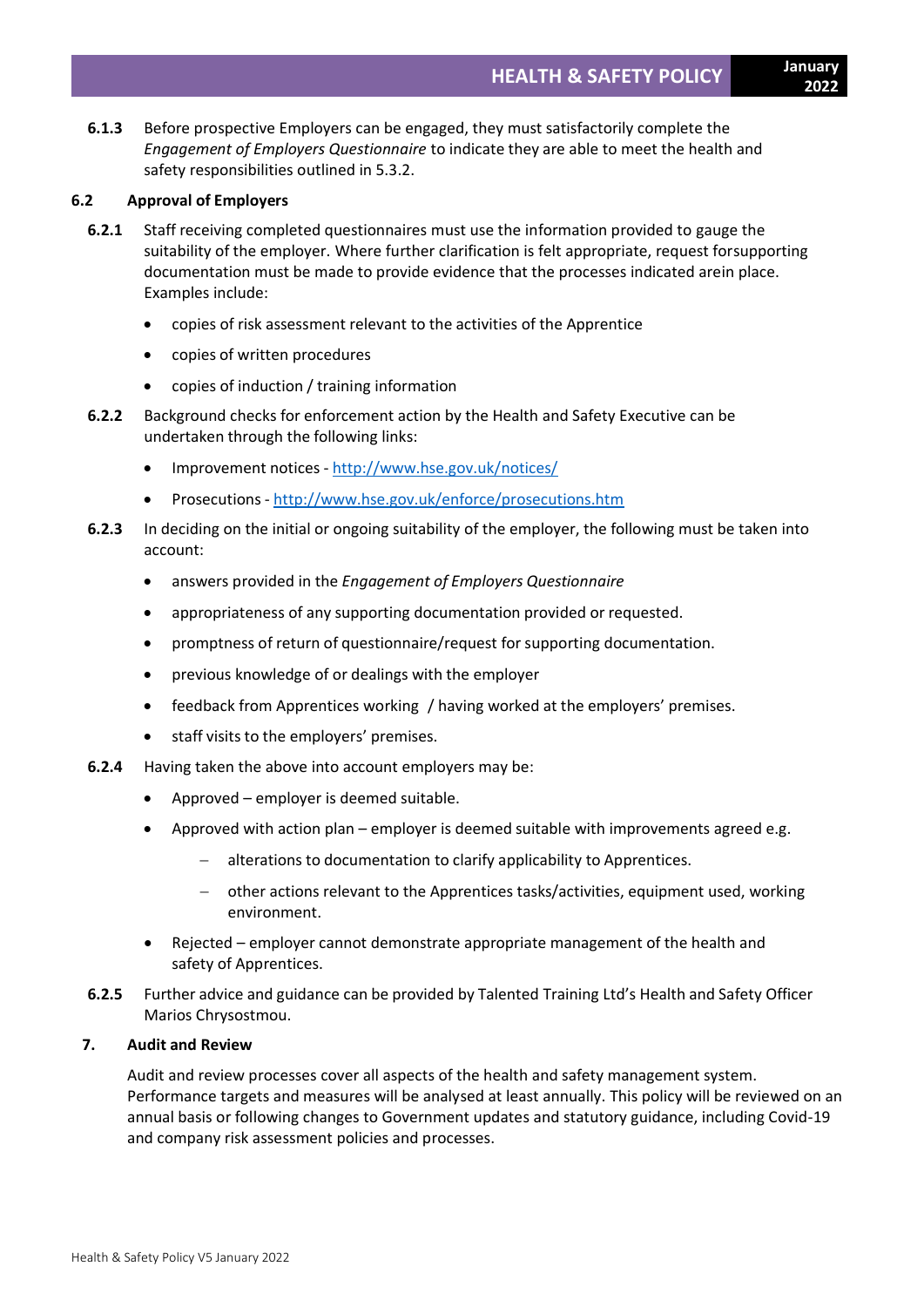This policy will be reviewed on an annual basis or following changes to ESFA or Government updates, as well as statutory guidance in relation to Covid-19 and company risk assessment policies and processes.

Managing Director's Signature

M. United

Marios Chrysostomou Date: 01/01/2022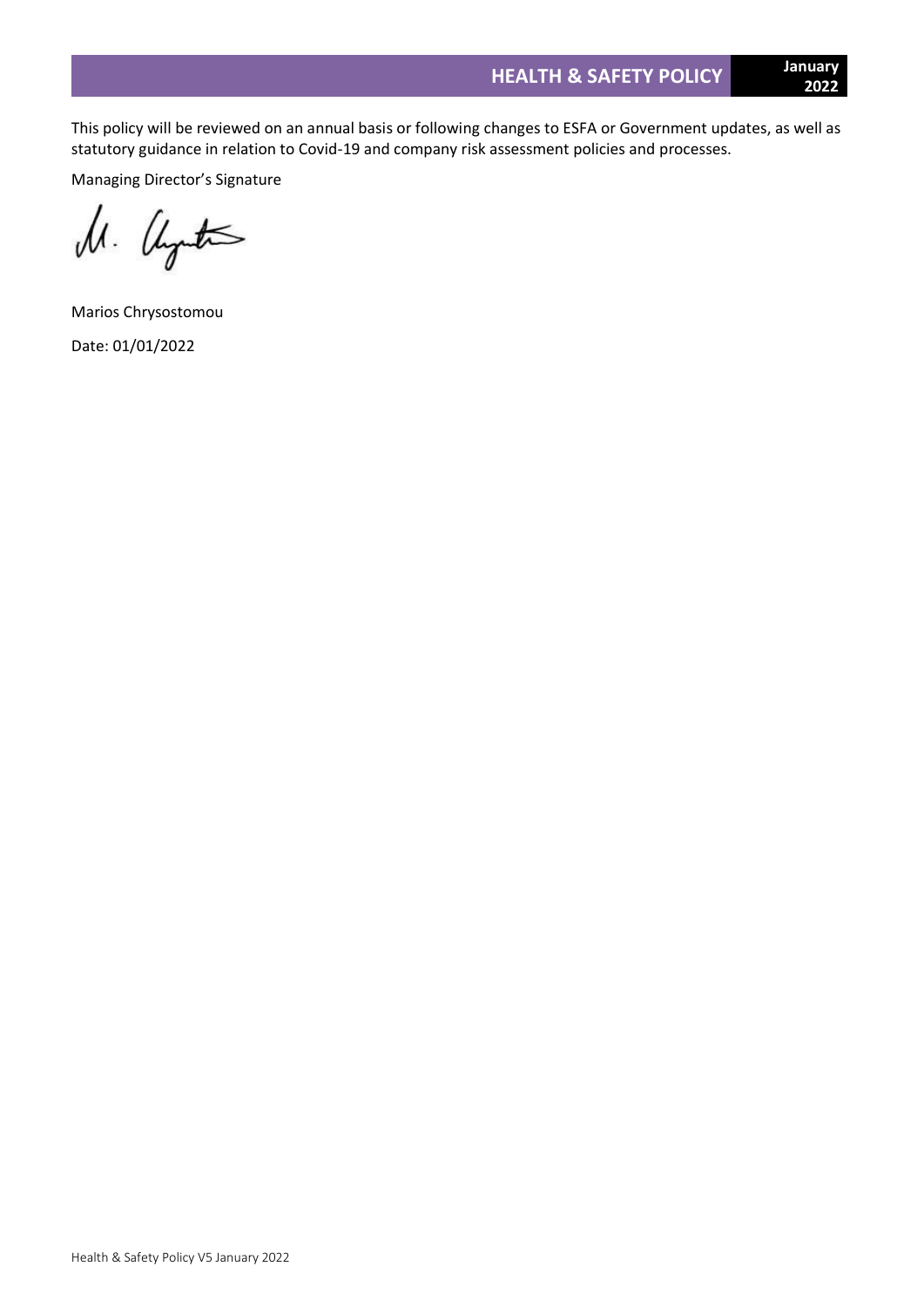# **APPENDIX B**

# **Health and Safety for Apprenticeships Engagement of Employers Questionnaire**

Talented Training Ltd has a duty to confirm that employers engaged with Apprenticeships have appropriate arrangements in place to manage the health and safety of Apprentices. Please could you complete Section 1 of the self-assessment questionnaire below and return this, together with any requested documentation. Please note that your apprenticeship cannot progress until this Questionnaire is returned.

# **Section 1 Employers Declaration**

| Name of Employer:    |  |
|----------------------|--|
| Address of Employer: |  |
|                      |  |

Main Contact Name:

Tel. / E-Mail:

| Questionnaire                                                                                                                                                                          | Yes | No | N/A |
|----------------------------------------------------------------------------------------------------------------------------------------------------------------------------------------|-----|----|-----|
| Does your organisation have a written Health and Safety Policy that includes a<br>commitment to the health and safety of Apprentices?                                                  |     |    |     |
| Does your organisation have Employers Liability Insurance in place that providescover for<br>Apprentices                                                                               |     |    |     |
| Does your organisation have Public Liability Insurance in place that providescover<br>for Apprentices?                                                                                 |     |    |     |
| Please forward copies of insurance details                                                                                                                                             |     |    |     |
| Does your organisation have an induction process that will inform Apprentices offire /<br>emergency, incident reporting, supervisory, first aid and other necessary arrangements?      |     |    |     |
| Does your organisation have a programme of risk assessment that identifies the<br>significant risks associated with Apprentice's activities, equipment used and working<br>environment |     |    |     |
| Does your organisation have a process for informing Apprentices of the risk<br>assessment findings and the necessary control measures to be followed?                                  |     |    |     |
| Will Apprentices be provided with the necessary information, training and supervision for<br>the tasks/activities, equipment and working environment involved?                         |     |    |     |
| Are those supervising Apprentices suitably trained, qualified and experienced forthe<br>nature of the tasks/activities, equipment and working environment involved?                    |     |    |     |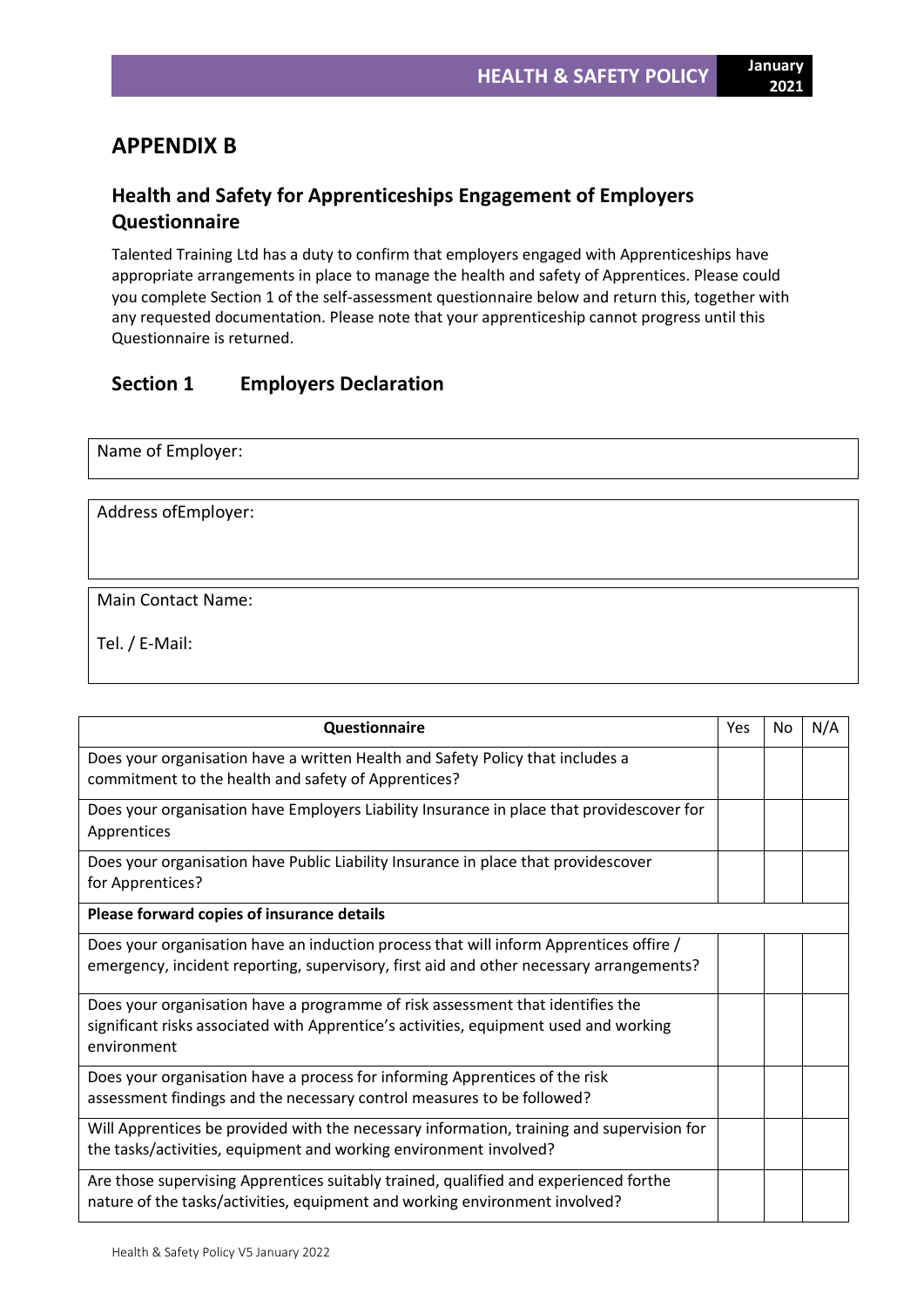**HEALTH & SAFETY POLICY January** 

| ı<br>Ŧ.<br>۰<br>٠ |
|-------------------|
|                   |
|                   |

| Does your organisation have a process for identifying the need for Personal Protective |  |  |
|----------------------------------------------------------------------------------------|--|--|
| Equipment, including cleaning, maintenance and replacement of items?                   |  |  |

| Will the Apprentices be provided with required items of Personal Protective<br>Equipment and instructed on its appropriate use?                                                        |  |  |
|----------------------------------------------------------------------------------------------------------------------------------------------------------------------------------------|--|--|
| Does your organisation maintain items of equipment in accordance with statutory<br>requirements (where necessary), manufactures or other appropriate guidance?                         |  |  |
| Does your organisation have a process for recording and investigating incidents that<br>includes informing Talented Training Ltd of incidents involving Apprentices?                   |  |  |
| Does your organisation maintain working environments in accordance with the Workplace<br>Health, Safety & Welfare Regulations?                                                         |  |  |
| Does your organisation have a process for monitoring and reviewing its health and<br>safety arrangements that includes the needs of Apprentices?                                       |  |  |
| Has your organisation been the subject of enforcement action by the Health and Safety<br>Executive and / or Fire & Rescue Service in the last 3 years? If yes, please provide details. |  |  |

Other information (please provide any other information you feel is applicable to the management of health and safety of Apprentices):

# **Employer confirmation:**

I confirm the above information is correct and that supporting documentation can be provided onrequest.

I confirm copies of valid insurance documents are included with the Questionnaire.

I confirm that Talented Training Ltd will be informed of any significant changes in the health and safety management system that affects Apprentices and of any incidents involving Apprentices

I confirm that I am authorised to sign on behalf of the employer.

Name (print): Signature: Signature: Date:

# **Section 2 Approval** (For company use only)

| <b>Employer Returns</b>                                                         | Yes | No | N/A |
|---------------------------------------------------------------------------------|-----|----|-----|
| Has the employer indicated in the Questionnaire that processes are in place for |     |    |     |
| managing the health and safety of Apprentices?                                  |     |    |     |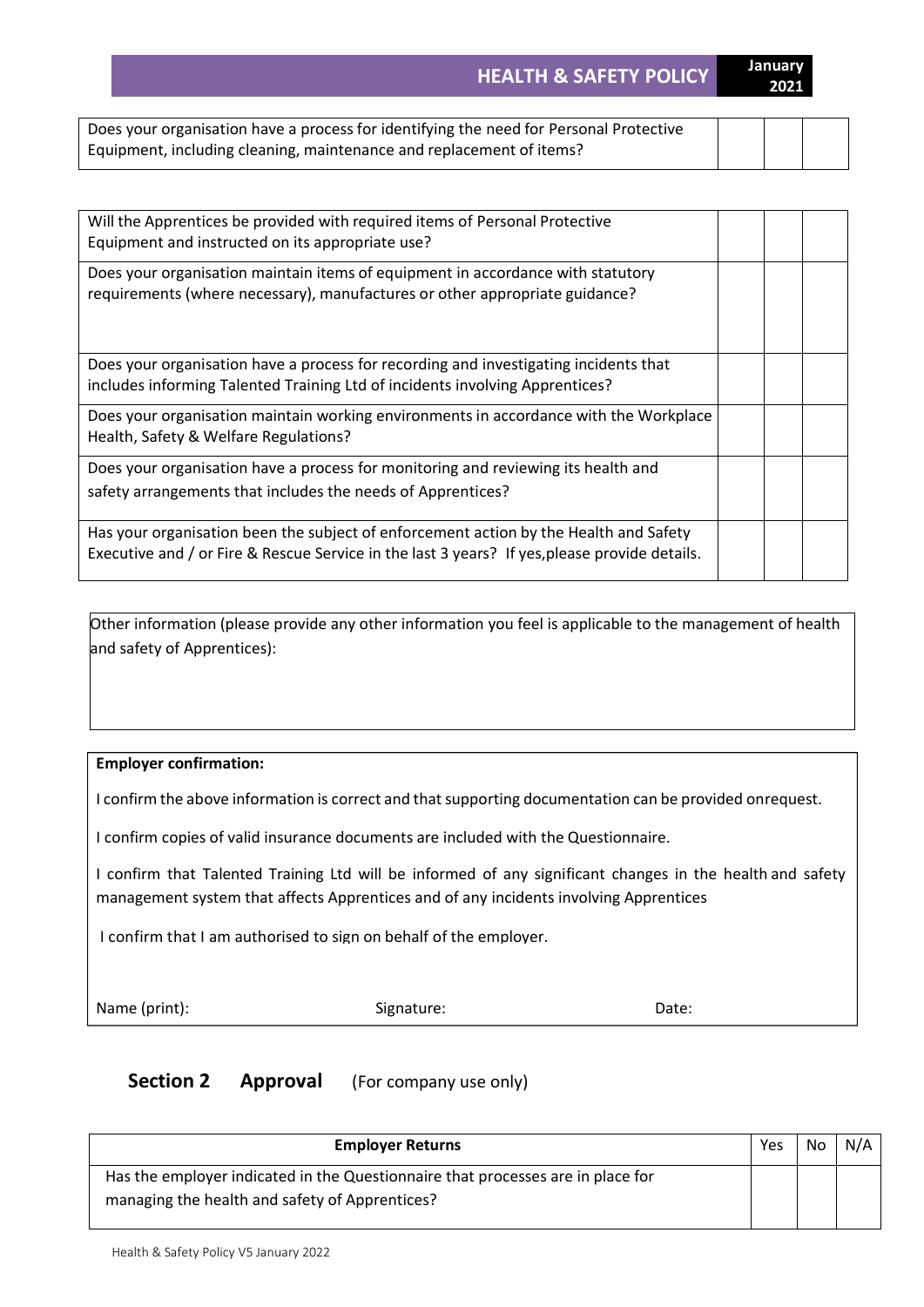**HEALTH & SAFETY POLICY January** 

| Has the employer provided evidence that valid insurance is in place e.g., copy of acurrent<br>Employers Liability Certificate, details of Public Liability Insurance?     |  |  |
|---------------------------------------------------------------------------------------------------------------------------------------------------------------------------|--|--|
| Where requested, has the employer provided relevant documentation as evidence of their<br>management processes?                                                           |  |  |
| Where the employer has been the subject of health and safety /fire safety enforcement<br>action, have they indicated that necessary remedial action has been implemented? |  |  |

Employer is approved

Employer is approved with the following actions agreed (include timescales and details ofperson(s) responsible for completion)

Employer is rejected

| Name (print) | Job Title: |
|--------------|------------|
| Signature:   | Date:      |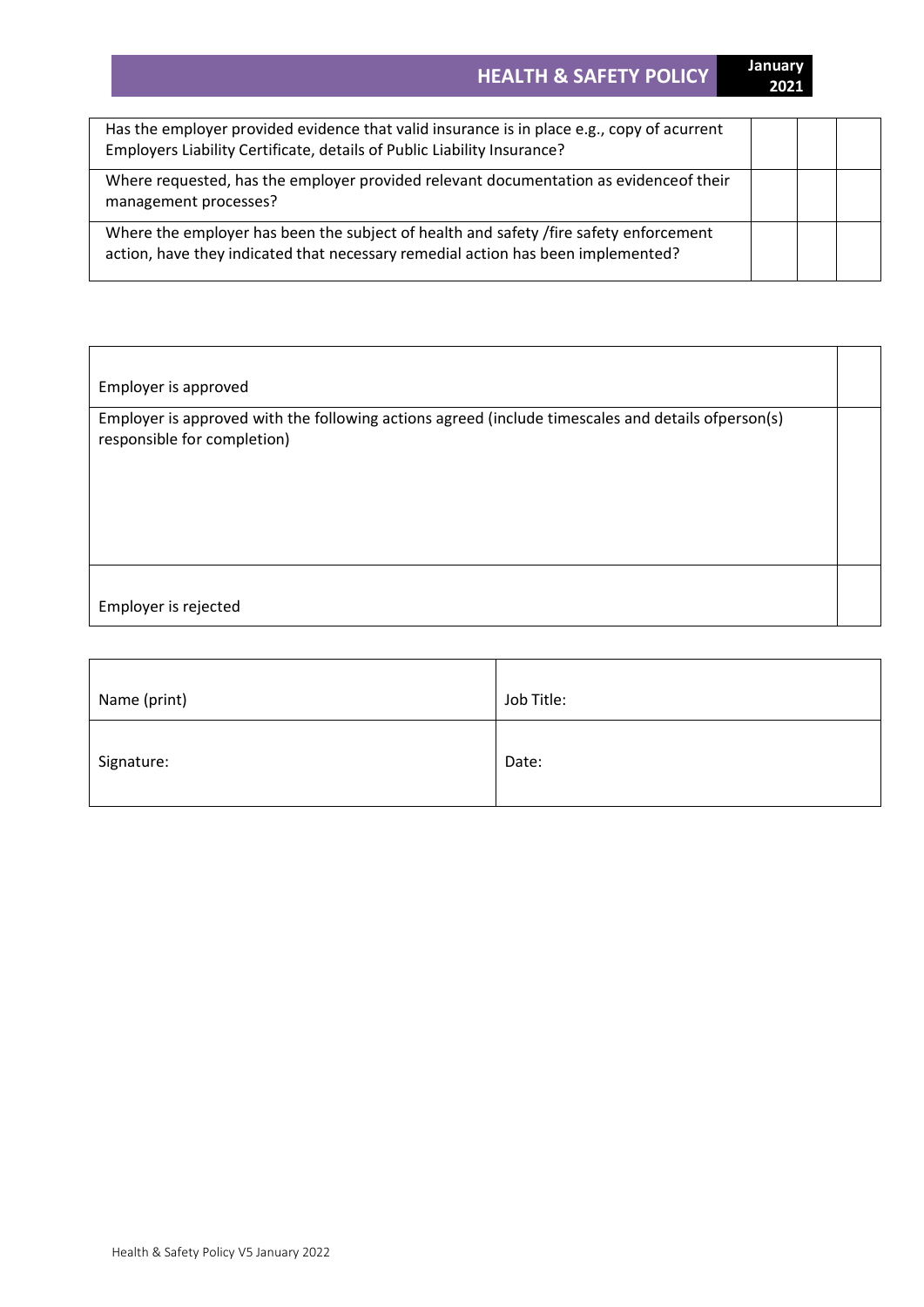**2021**

# **APPENDIX C**

# **RIDDOR - REPORTING OF INJURIES, DISEASES AND DANGEROUS OCCURRENCES REGULATIONS 2013**

# **1. Accidents**

All accidents which occur during work for Talented Training Ltd and/or for the User/Hirer, or on premises under the control of Talented Training Ltd must be recorded.

#### **2. Accidents to Workers or Contractor's Staff**

a) For ALL Accidents

### **Complete Accident Form and give to Health & Safety Officer**

b) **For accidents reportable to the Health & Safety Executive** (for contractors see c))

If accident results in incapacity for work for more than 3 calendar days, then complete the online form F2508 with copies to the CEO.

If accident results in fatality, fracture, amputation or other specified injury (see section 4, below) then **immediately notify:**

All incidents can be reported online but a telephone service is also provided for reporting fatal/specified, and major incidents **only** - call the Incident Contact Centre on 0345 300 9923 (opening hours Monday to Friday 8.30 am to 5 pm).

**Follow up within seven days** with completed online form F2508 with copies to the CEO.

c) If a reportable accident involves a contractor's employee and the premises are under the control of someone other than the contractor then the person in control of the premises is responsible for reporting the accident.

If a contractor's employee is at work on premises under the control of the contractor then it is the contractor or someone acting on his/her behalf who is responsible for reporting the accident.

#### **3. Accidents to Members of the Public**

1. For ALL Accidents

Complete Accident Form and give to Health & Safety Officer

2. For accidents reportable to the Health & Safety Executive

If an accident results in fatality, fracture, amputation or other specified injury (see section 4 below) then **immediately notify**:

All incidents can be reported online but a telephone service is also provided for reporting fatal/specified, and major incidents **only** - call the Incident Contact Centre on 0345 300 9923 (opening hours Monday to Friday 8.30 am to 5 pm).

Some injuries may not be fully identified until the casualty has been to hospital. It is therefore essential that, if it is known that an individual has gone to hospital as a result of an accident, follow up action is carried out.

#### **4. Definition of Specified Major Injuries or Conditions**

- Fracture of the skull, spine or pelvis; any bone in the arm or wrist, but not a bone in the hand; any bone in the leg or ankles, but not a bone in the foot.
- Amputation of; a hand or foot, a finger, thumb or toe; any part thereof if the joint or bone is completely severed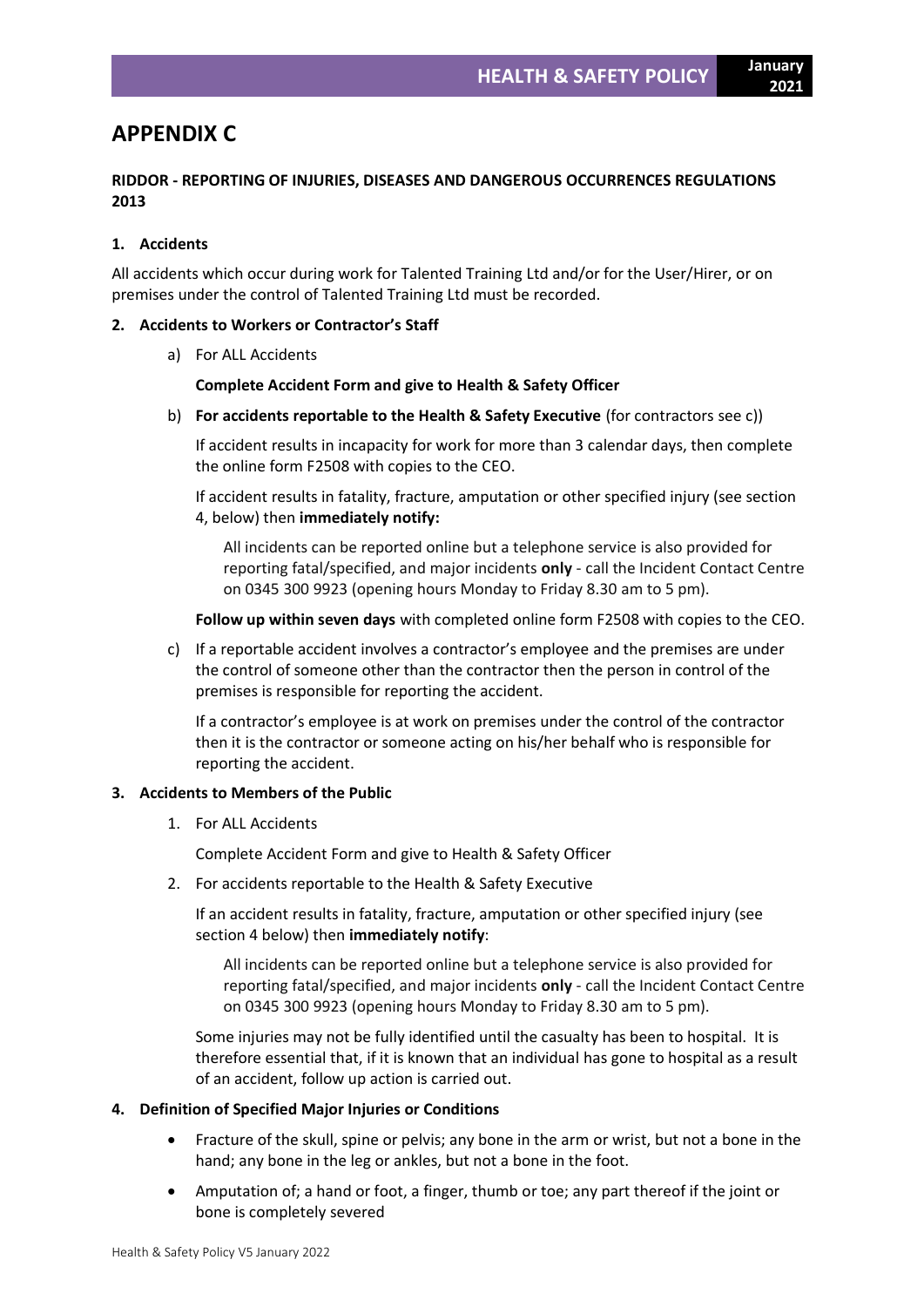- Other specified injuries and conditions:
	- $\circ$  The loss of sight of an eye; a penetrating injury to the eye, or a chemical or hot metal burn to an eye
	- o Injury (including burns) either requiring immediate medical treatment, or involving loss of consciousness, resulting (in either case) from electric shock from any electrical circuit or equipment, whether or not due to direct contact
	- o Loss of consciousness resulting from lack of oxygen
	- o Decompression sickness requiring medical treatment
	- o Either acute illness requiring treatment, or loss of consciousness, resulting (in either case) from absorption of any substance by inhalation, ingestion or through the skin
	- o Acute illness requiring medical treatment where there is reason to believe that this resulted from exposure to a pathogen or infected material
	- $\circ$  Any other injury which results in the person injured being admitted immediately into hospital for more than 24 hours

#### **IF IN DOUBT REPORT IT**

#### **5. Dangerous Occurrences**

In the event of any of the following:

- Collapse/Overturning of machinery
- Explosion/collapse of closed vessel/boiler
- Electrical explosion/fire

Notify the following immediately:

All incidents can be reported online but a telephone service is also provided for reporting fatal/specified, and major incidents **only** - call the Incident Contact Centre on 0345 300 9923 (opening hours Monday to Friday 8.30 am to 5 pm).

#### 6. **Occupational Diseases**

- o Poisoning
- o Skim Diseases
- o Lung Diseases
- o Infections

On receipt of a written diagnosis from a Doctor, report the disease using online form F2508A to: [hse.infoline@natbrit.com](mailto:hse.infoline@natbrit.com)

#### **And** the Management Committee

Full details of Dangerous Occurrences and Occupational Diseases can be found in HSE RIDDOR Booklets 11 and 17.

#### **RIDDOR reporting of COVID-19 – reviewed on an ongoing basis**

This guidance is for the person reporting, usually the employer (known as the 'responsible person').

# **Members of the public and non-work-related cases**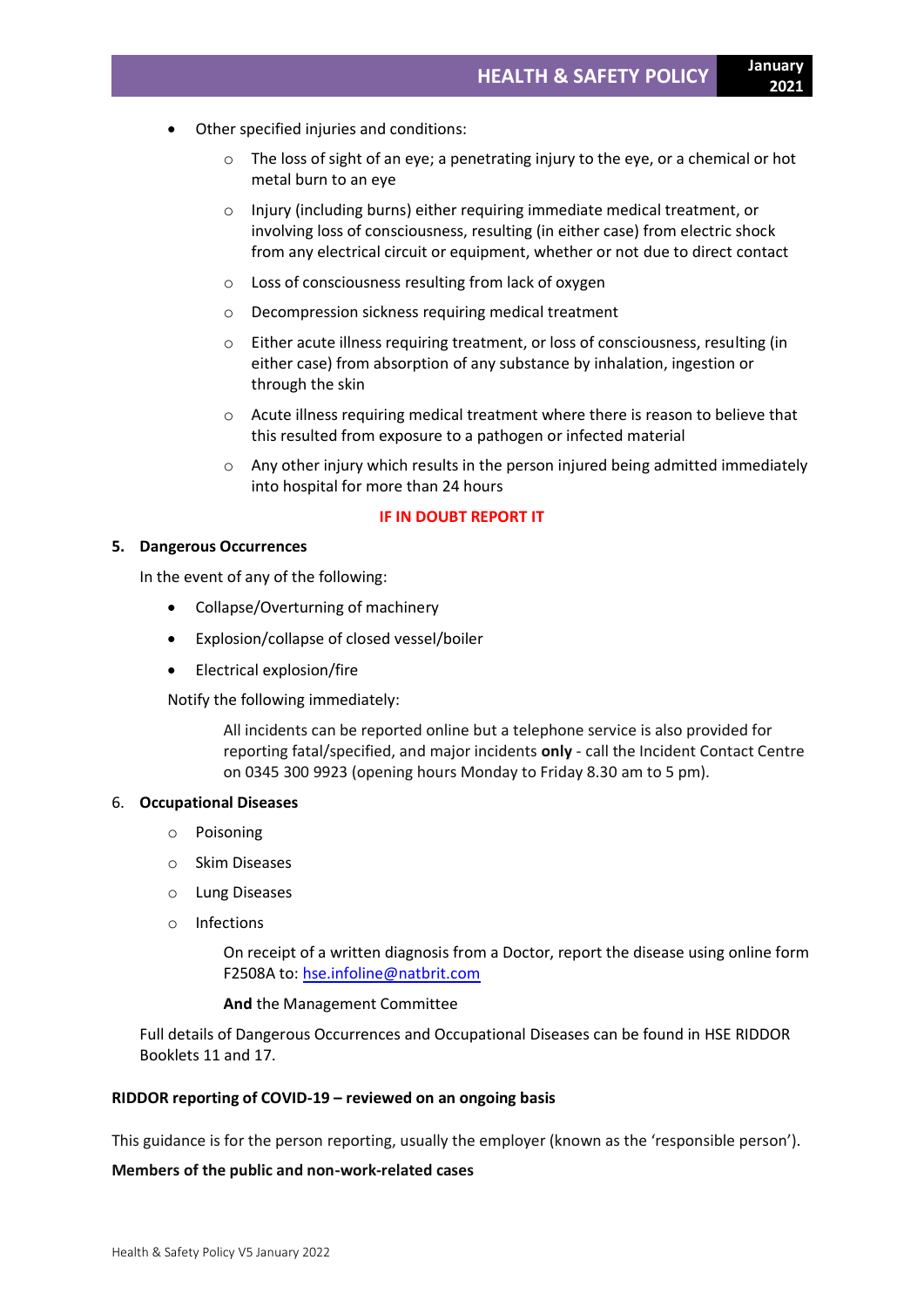**2021**

There is no requirement under RIDDOR (The Reporting of Injuries, Diseases and Dangerous Occurrences Regulations 2013) to report incidents of disease or deaths of members of the public, patients, care home residents or service users from COVID-19.

The reporting requirements relating to cases of, or deaths from, COVID-19 under RIDDOR apply only to occupational exposure, that is, because of a person's work.

#### **What to report**

You should only make a report under RIDDOR when one of the following circumstances applies:

- an accident or incident at work has, or could have, led to the release or escape of coronavirus (SARS-CoV-2). This must be reported as a dangerous [occurrence](https://www.hse.gov.uk/coronavirus/riddor/index.htm#dangerous)
- a person at work (a worker) has been diagnosed as having COVID-19 attributed to an occupational exposure to coronavirus. This must be reported as a case of [disease](https://www.hse.gov.uk/coronavirus/riddor/index.htm#disease)
- a worker dies as a result of occupational exposure to coronavirus. This must be reported as a [work-related](https://www.hse.gov.uk/coronavirus/riddor/index.htm#death) death due to exposure to a biological agent

#### **Dangerous occurrences**

Dangerous occurrences are certain unintended, specified events, which may not result in a reportable injury, but which do have the potential to cause significant harm.

For an incident to be reportable as a dangerous occurrence, the incident must have resulted (or could have resulted) in the release or escape of coronavirus, that is, led to a possible or actual exposure to coronavirus.

The assessment does not require any complex analysis, measurement or test, but rather for a reasonable judgement to be made as to whether the circumstances gave rise to a real risk or had the potential to cause significant harm.

Find out more about [what](https://www.hse.gov.uk/coronavirus/riddor/riddor-reporting-further-guidance.htm#dangerous-law) the law says including some [examples](https://www.hse.gov.uk/coronavirus/riddor/riddor-reporting-further-guidance.htm#dangerous-reportable) of what is not and what is reportable as a dangerous [occurrence.](https://www.hse.gov.uk/coronavirus/riddor/riddor-reporting-further-guidance.htm#dangerous-reportable)

#### **Cases of disease: exposure to a biological agent**

When deciding if a report is required, the responsible person (usually the employer) must make a judgement, based on the information available, as to whether or not a confirmed diagnosis of COVID-19 is likely to have been caused by an occupational exposure, that is, whether or not there is reasonable evidence that a work-related exposure is the likely cause of the disease.

The report should specify a disease due to exposure to a biological agent and use the case of disease report form.

Get more information on what [constitutes](https://www.hse.gov.uk/coronavirus/riddor/riddor-reporting-further-guidance.htm#disease-diagnosis) a diagnosis and more guidance on making a [judgement](https://www.hse.gov.uk/coronavirus/riddor/riddor-reporting-further-guidance.htm#disease-law) and [reasonable](https://www.hse.gov.uk/coronavirus/riddor/riddor-reporting-further-guidance.htm#disease-law) evidence.

#### **Work-related deaths due to exposure to a biological agent**

For an incident to be reportable as a death due to occupational exposure to coronavirus there must be reasonable evidence that a work-related exposure caused the worker's death.

The responsible person should notify the enforcing authority by the quickest practicable means, without delay, and send a report within 10 days. The report should specify death due to exposure to a biological agent using the "case of disease" report form.

More on [work-related](https://www.hse.gov.uk/coronavirus/riddor/riddor-reporting-further-guidance.htm#work-death) deaths from coronavirus: What the law says and information on [making](https://www.hse.gov.uk/coronavirus/riddor/riddor-reporting-further-guidance.htm#work-death-reasonable) a judgement using [reasonable](https://www.hse.gov.uk/coronavirus/riddor/riddor-reporting-further-guidance.htm#work-death-reasonable) evidence.

#### **Make a RIDDOR report online**

Report a dangerous [occurrence](https://notifications.hse.gov.uk/riddorforms/DangerousOccurrence)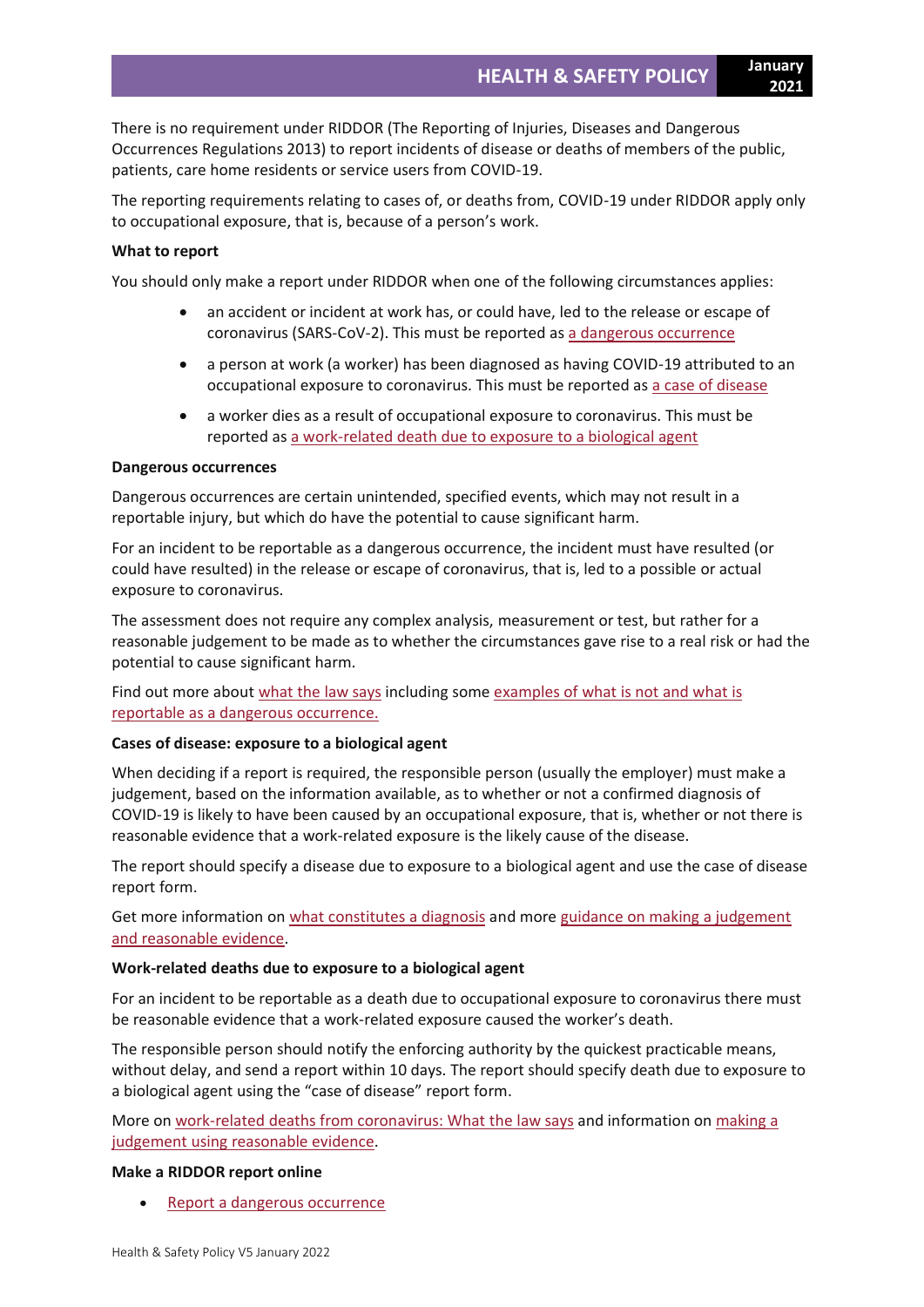- Report a case of disease: exposure to a [biological](https://notifications.hse.gov.uk/riddorforms/Disease) agent
- Report a [work-related](https://notifications.hse.gov.uk/riddorforms/Disease) death due to exposure to a biological agent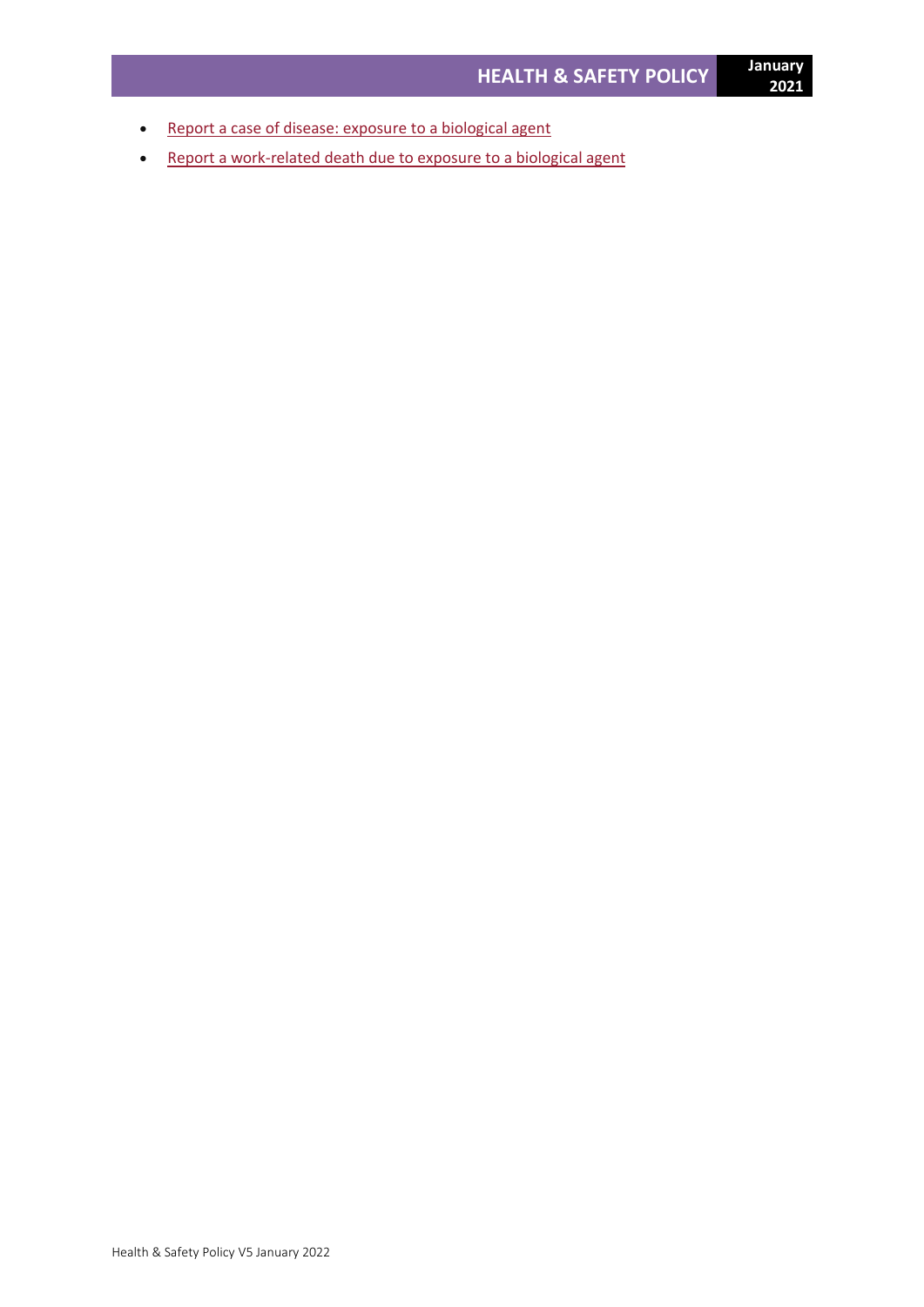**2021**

# **APPENDIX D**

# **CONTROL OF SUBSTANCES HAZARDOUS TO HEALTH (COSHH REGULATIONS)**

### **1. Assessment**

The assessment must be a systematic review

- o What substances are present and in what form?
- o What harmful effects are possible?
- o Where and how are the substances actually used or handled?
- o What harmful effects are given off, etc.?
- o Who could be affected, to what extent and for how long?
- o Under what circumstances?
- o How likely is it that exposure will happen?
- o What precautions need to be taken to comply with the COSHH Regulations?
- o What procedures need to be put in place to comply with the Control of Asbestos at Work Regulations 2002?

# **2. Prevention or Control**

Employers have to ensure that the exposure of workers to hazardous substances is **PREVENTED**  or, if this is not reasonably practicable **ADEQUATELY CONTROLLED.**

On the basis of the assessment, the employer has to decide which control measures are appropriate to the work situation in order to deal effectively with any hazardous substances that my present. This may mean PREVENTING exposure by

- o Removing the hazardous substance by changing the process
- o Substituting with a safe or safer substance, or using a safer form

Or, here this is not reasonably practicable, CONTROLLING exposure by

- o Totally enclosing the process
- o Using partial enclosure and extraction equipment
- o General ventilation
- o Using safe systems of work and handling procedures

It is for the employer to choose the method of controlling the exposure and to examine and test control measures, if required.

The Regulations limit the use of Personal Protective Equipment (e.g. dust masks, respirators, protective clothing) as the means of protection of those situations ONLY where other measures cannot adequately control exposure.

Employers must provide any of their workers and, so far is reasonably practicable, other persons on site who may be exposed to substances hazardous to health, with suitable and sufficient information, instruction and training to that they know the risks they run and the precautions they must take.

Employers must ensure that anyone who carries out any task in connection with their duties under COSHH has sufficient information, instruction and training to the job properly.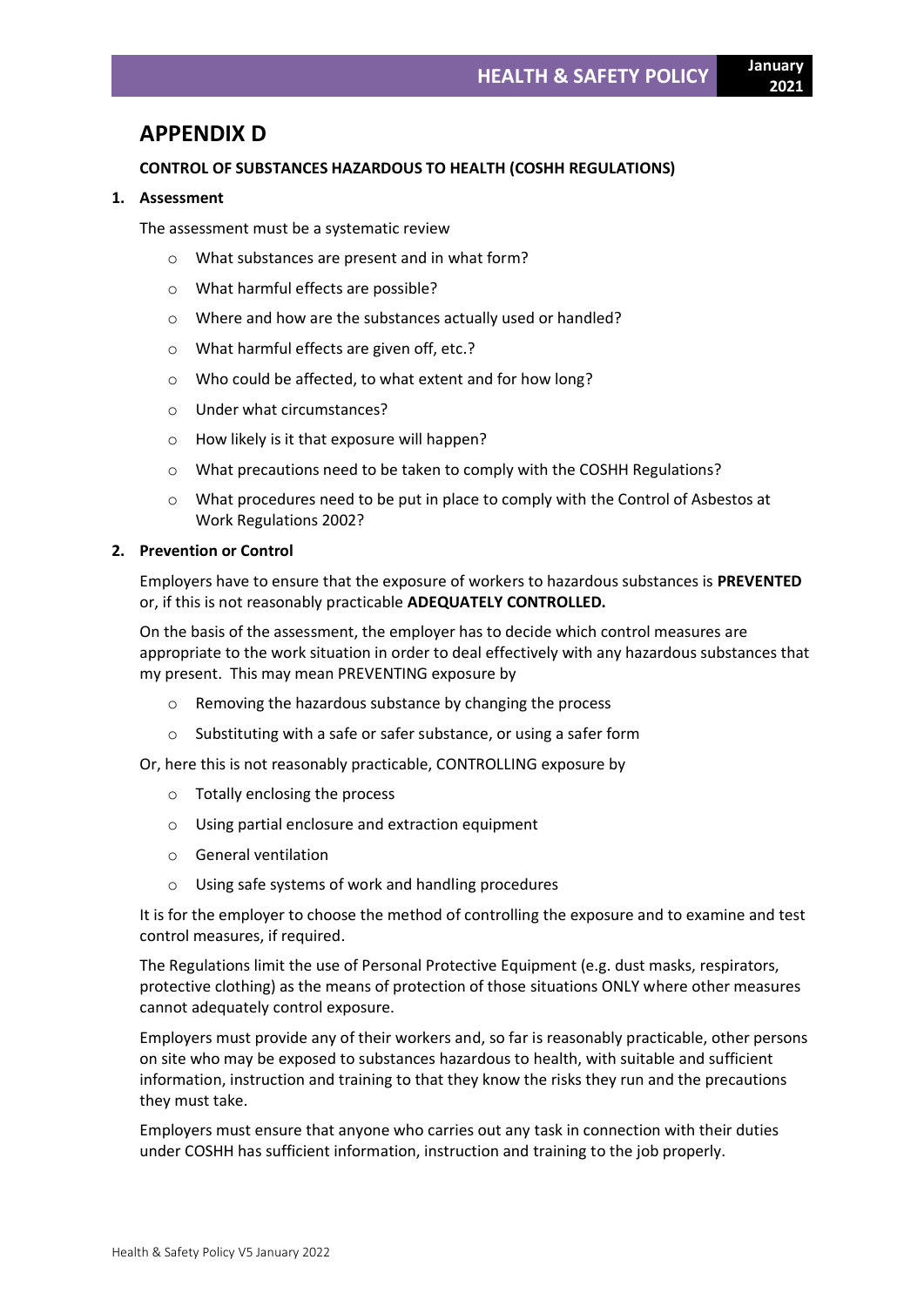# **APPENDIX E**

### **FIRE PREVENTION**

- 1. Has the Fire brigade been consulted on:
	- $\circ$  The number and width of escape routes so as to provide a ready means of escape from all parts of the premises?
	- o Emergency lighting and its maintenance?
	- o The most suitable way of raising an alarm in the event of fire?
	- o The contents of fire instruction notices?
	- o The numbers and types of fire extinguishers or other fire-fighting appliances which should be provided?
	- $\circ$  Precautions to be taken with any activities involving the use of flammable liquids, naked flames or heating processes?
	- o The desirability of battening or clipping seats together in sets of four where moveable seats are used?
	- $\circ$  The maximum number of people who should be allowed on the premises at any one time?
	- o Are seating and gangways in the classroom so arranged as to allow free and easy access direct to fire exits?
	- o Are exit doors always unlocked before the start of any learning session and kept unlocked until the last person leaves?
	- $\circ$  Are escape routes and exit doors clearly sign-posted and marked so that anyone not familiar with the building can quickly see the ways out?
	- $\circ$  Are escape routes and exit doors never allowed to become obstructed or hidden by chairs, tables etc
- 2. Is Fire Equipment properly looked after?
	- $\circ$  Are fire extinguishers, hose reels and fire alarm systems (where provided) regularly maintained by specialist fire engineering firms?
	- o Are staff/duty officers trained to use this equipment?
	- o Is equipment kept in its proper position and always clearly visible and unobstructed?
- 3. Are thorough close-down checks made of all parts of the premises at the end of the working day?
	- o No smouldering fires or cigarettes left burning?
	- o Heater and cookers turned off?
	- o Televisions and other electrical apparatus turned off and unplugged?
	- o Lights off?
	- o Internal doors closed?
	- o Outside doors and windows closed and secured?
- 4. Are all reasonable steps taken to prevent fires?
	- o Smoking not allowed in store rooms?
	- o Substantial ashtrays provided in areas where smoking is permitted?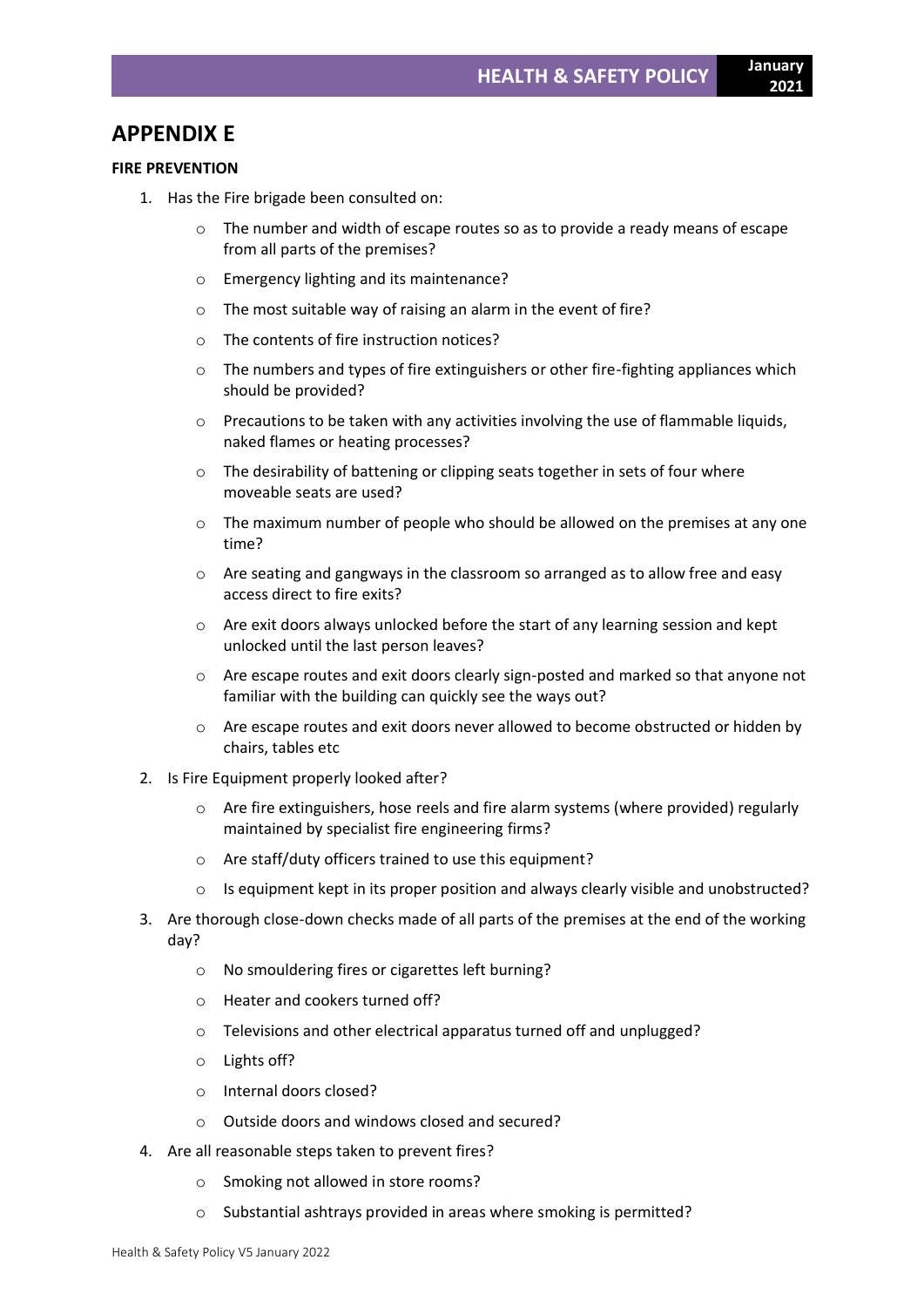- o Heating appliances fitted with adequate and secure fire guards?
- o If portable heaters have to be used, are they securely fixed and kept away from combustible materials?
- o Precautions to ensure that convector type heaters are not covered with clothes and curtains?
- o Temporary extensions or additions to the electrical installation carried out and checked by a competent electrician?
- o Sufficient socket outlets provided to obviate the need for long trailing flexes?
- o Damaged leads replaced regularly?
- o Cooking operations supervised by a reliable person?
- o Scenery, decorations and costumes for stage performances treated to make them flame retardant?
- $\circ$  All parts of the premises kept clear of waste and rubbish, particularly staircases, space under stairs, storerooms, attics and boiler rooms?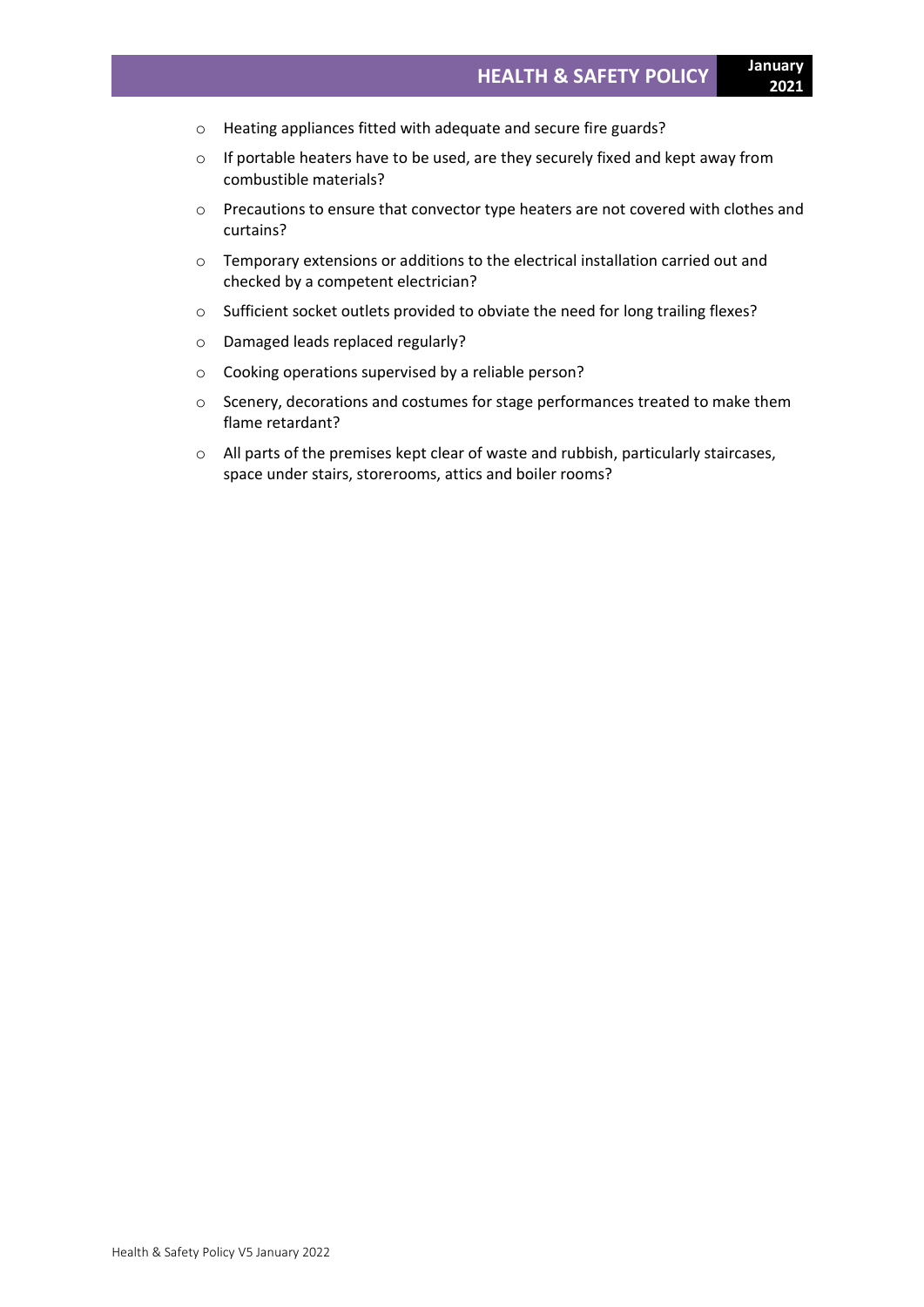# **APPENDIX F**

# **HEALTH AND SAFETY INSPECTION**

### **1. Inspection**

- o A Health and Safety inspection of the building should be undertaken **at least** every six months. One of these inspections may be undertaken at the same time as the annual building maintenance check.
- $\circ$  Appointed members of the Management Committee, or a sub-group, should arrange to meet and carry out the inspection
- o This inspection group will need to agree how each question needs to be answered
- o When the form is complete and has been signed, matters noted as not satisfactory, together with any other concerns raised by the inspection, should be reported to the Management Committee.
- o **The inspection group should be authorised, where URGENT action is necessary, to make immediate reasonable response**
- $\circ$  The whole form should be made available to members of the Management Committee
- $\circ$  The forms should be preserved in a file maintained for this purpose. As required action is taken, the responsible person should initial the form in the appropriate box

### **2. Risk Assessment**

It is the policy of Talented Training Ltd to require a thorough examination of health and safety performance against established standards in each location, at least annually. The technique to be adopted for such examinations will be the 'Safety Audit'. The Audit requires review of:

- $\circ$  standards laid down in the policy
- o departmental guidelines
- o relevant regulations
- o environmental factors
- o staff attitudes
- o staff instructions
- o methods of work
- o contingency plans
- $\circ$  recording and provision of information about accidents and hazards and the assessment of risk.

Special attention should be paid to the circumstances of workers under the age of eighteen and to expectant mothers, women who have given birth within the past six months or who are breastfeeding.

Frequency:

- $\circ$  A risk assessment needs to be carried out whenever a new activity is envisaged
- o Assessments need to be repeated whenever circumstances change:
- o Changes in layout of equipment
- o Observing trends on the accident form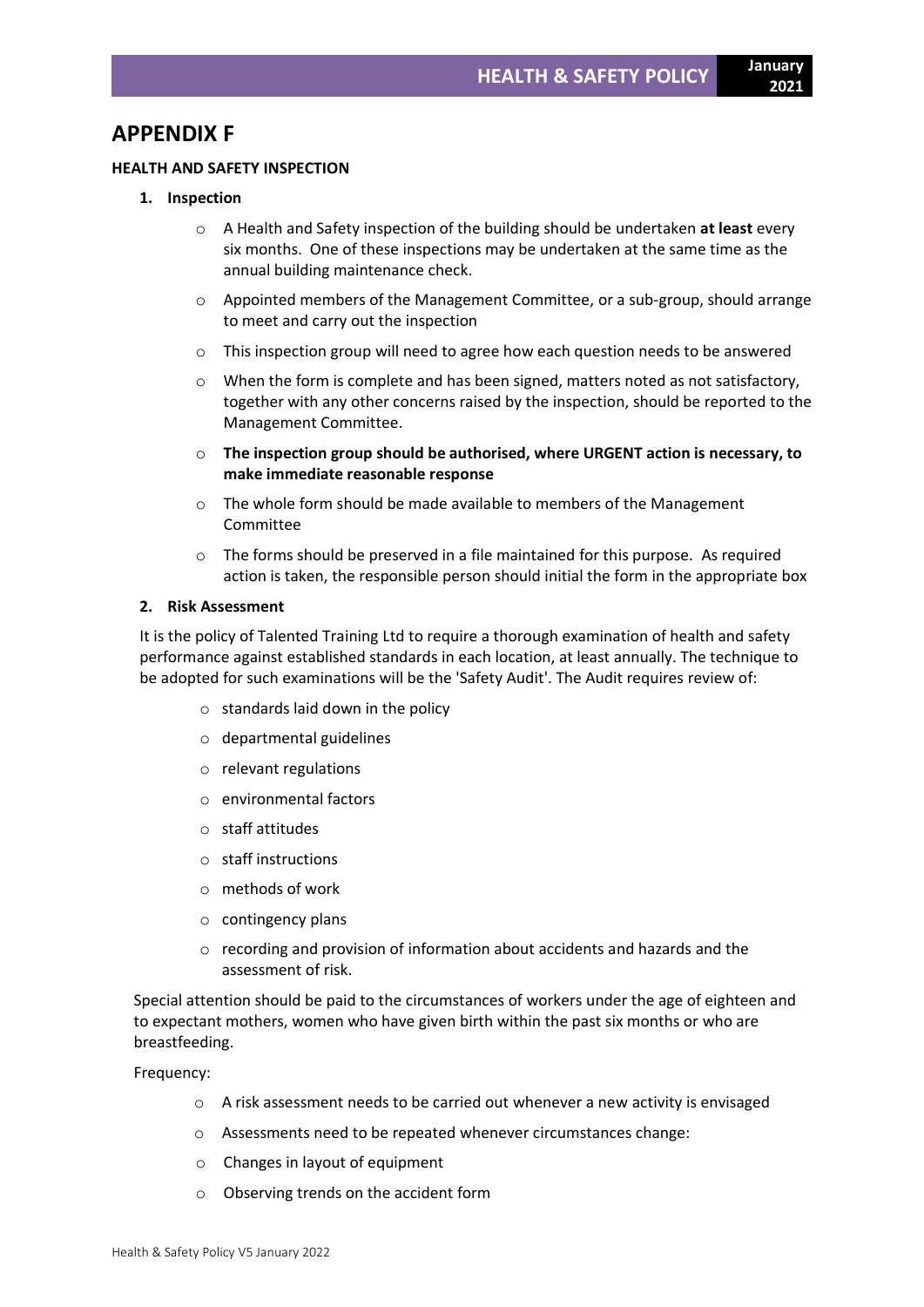- o Changes in staff
- o Introduction of new procedures, processes or materials

The information obtained by the Audit will be used to form the basis of the plan for the department for the following year. Audits must be completed by July of each year.

The responsibility for ensuring that audit activity is carried out as part of this policy rests with the CEO and will be carried out by the Health & Safety Officer. Although the Audit remains a management responsibility, managers are required as part of this policy to seek the involvement of the appropriate Health and Safety Representative in the conduct of the Audit.

It is the management's responsibility to ensure that any deficiencies highlighted in the Audit are dealt with as speedily as possible. In addition to carrying out Safety Audits, it is the responsibility of the department manager to check, at least quarterly, all portable equipment, including electrical appliances, in their area, and to ensure that all problems are immediately dealt with.

Managers have a continual responsibility for the elimination of hazards in order to maintain a safe working environment and will also be expected to carry out regular risk assessments in line with the Health and Safety Executive Guidelines; that is follow the 5 steps:

- o Identify the hazards
- o Decide who might be harmed and how
- o Evaluate the Risks and decide on precautions
- o Record the findings and implement the precautions
- o Review the assessment and update when necessary

# **3. Coronavirus (COVID-19) specific**

Everyone needs to assess and manage the risks from coronavirus (COVID-19). This means Talented Training Ltd are required by law to think about the risks the staff and learners face and do everything reasonably practicable to minimise them, recognising they cannot completely eliminate the risk of coronavirus (COVID-19). We will therefore make sure that a risk assessment has been undertaken to identify the measures needed to reduce the risks from coronavirus (COVID-19) so far as is reasonably practicable. General information on how to make a workplace COVID-secure, including how to approach a coronavirus (COVID-19) risk assessment, is provided by the **HSE [guidance](https://www.hse.gov.uk/coronavirus/working-safely/index.htm) on working** [safely.](https://www.hse.gov.uk/coronavirus/working-safely/index.htm)

Talented Training Ltd will undertake a coronavirus (COVID-19) risk assessment by considering the measures in this guidance to inform their decisions and control measures. A risk assessment is not about creating huge amounts of paperwork, but rather about identifying sensible measures to control the risks in the workplace, and the role of others in supporting that. The risk assessment will help us decide whether we have done everything we need to. Talented Training Ltd has a legal duty to consult their employees on health and safety in good time and will do this by listening and talking to them about how the company will manage risks from coronavirus (COVID-19). The people who do the work are often the best people to understand the risks in the workplace and will have a view on how to work safely. Involving them in making decisions shows that the company takes their health and safety seriously.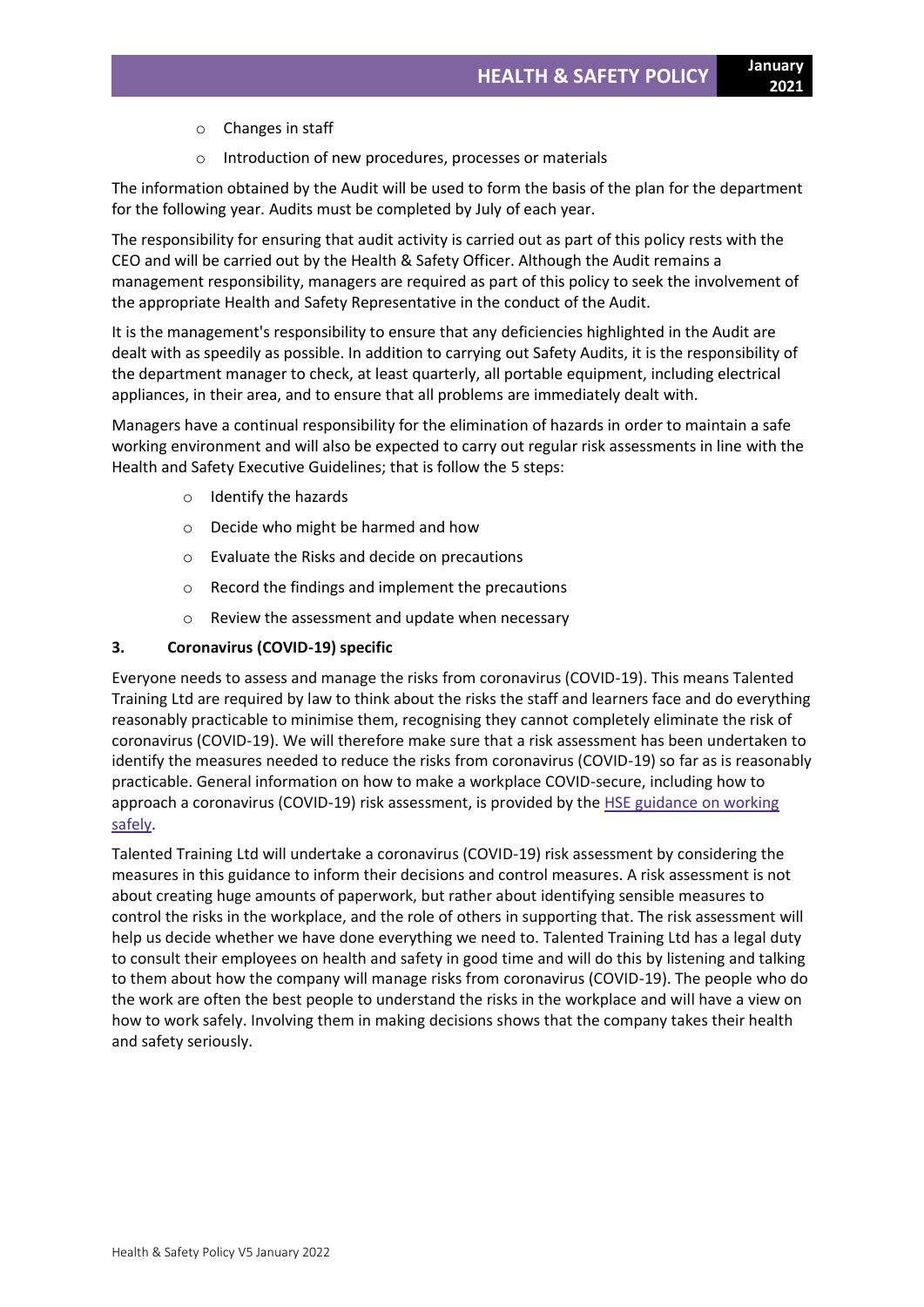**2021**

#### **DISPLAY SCREEN EQUIPMENT**

1. Who is a Display Screen User?

The regulations are for the protections of workers (including self-employed workers and volunteers) who habitually use display screen equipment for a **significant part of their normal work**.

In some cases it will be clear that the use of Display Screen Equipment is more or less continuous on most days and the individual concerned should be regarded as users. Where use is less continuous, 'user' status would apply if most or all of the following criteria are met:

- o The individual depends on the use of display screen equipment to do the job, as alternative means are not readily available for achieving the same results.
- o The individual has no discretion as to the use or non-use of the display screen equipment
- $\circ$  The individual needs significant training and/or particular skills in the use of display screen equipment to do the job
- $\circ$  The individual uses display screen equipment in this way more or less daily
- o Fast transfer of information between the user and the screen is an important requirement of the job
- $\circ$  The performance requirements of the system demand high levels of attention and concentration by the user; for example, where the consequences of error may be critical.
- 2. Workers' Entitlement

#### 2.1 Eye Test

Any worker covered by the Regulations is entitled to request an eye and eyesight test which will be paid for by the employer. Workers should inform their line manager, who will provide them with the forms to take to an option of the worker's choice.

A worker may request a test if he/she:

- $\circ$  Is already a user for a significant part of his/her work
- $\circ$  Is about to start using display screen equipment for a significant part of his/her work
- $\circ$  Is experiencing visual difficulties which may reasonably be considered to be related to display screen work
- $\circ$  It is recommended by an option at the time of an eye examination that the worker should have eye tests at regular intervals

# 2.2 Spectacles

If as a result of the eye test a worker requires spectacles solely for use with display screen equipment, he/she is entitled to reimbursement of the cost of a basic pair. If the worker wishes to choose more costly spectacles (e.g. a more expensive frame), the employer is not obliged to pay the full cost of these. In this event the worker will only be reimbursed for the cost of basic spectacles.

If as a result of the tests spectacles are required for normal use, e.g. reading or distance vision, but which may also include display screen equipment use, under the Regulations the